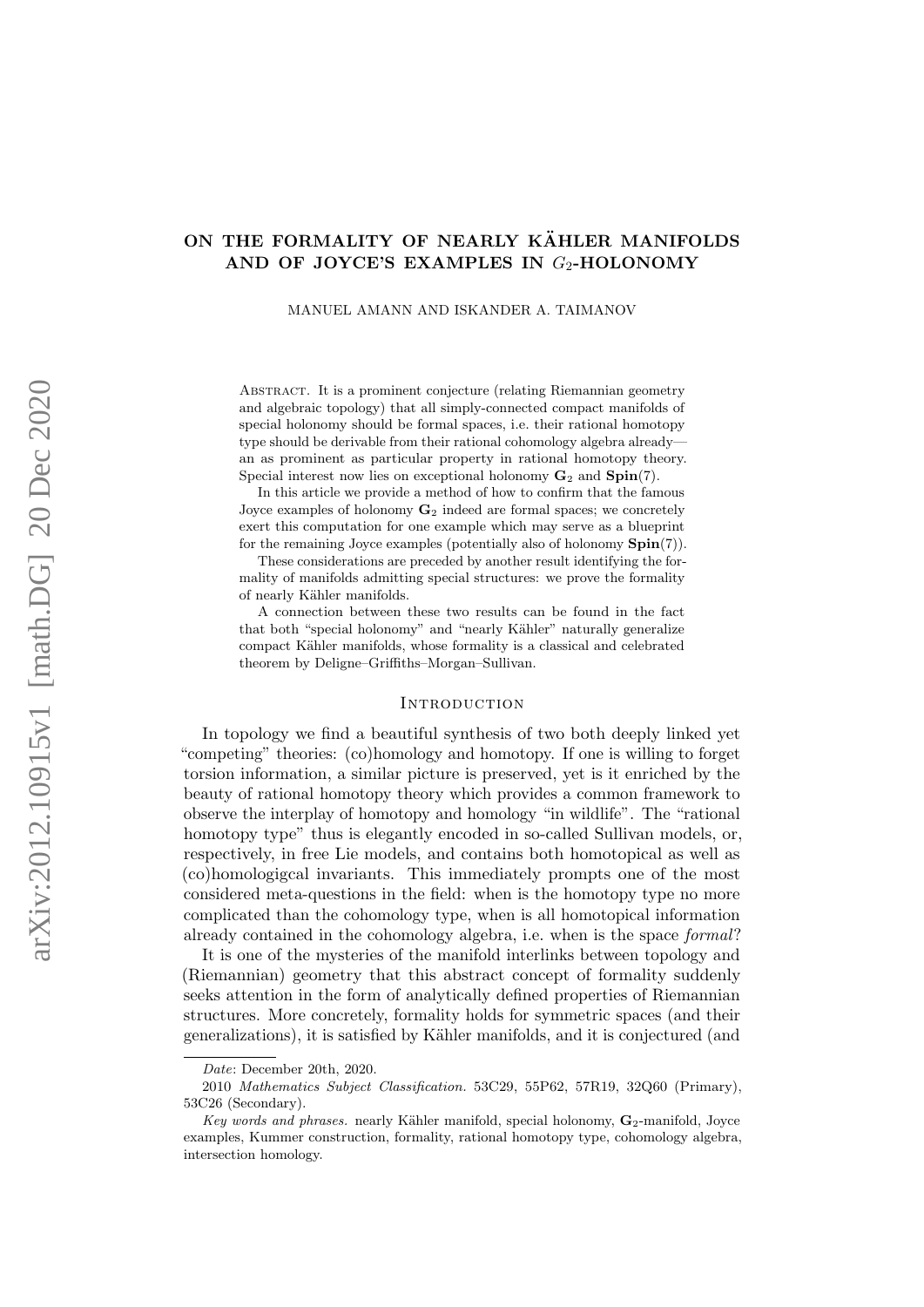partly confirmed) to hold true for Riemannian manifolds of special holonomy (see Sections [1,](#page-1-0) [3\)](#page-5-0).

With this article we want to cast more light on the depicted "opaque interweavings" of geometry and topology with our two main theorems.

## <span id="page-1-1"></span>Theorem A. Closed simply-connected nearly Kähler manifolds are formal.

Nearly Kähler manifolds are one way to generalize Kähler manifolds and we point the reader to Section [2](#page-3-0) for their definition. In order to prove this result, it suffices to bring together known classification results for nearly Kähler manifolds on the one hand, and, on the other hand, formality results for the respective "building blocks" in these classifications.

It is a prominent conjecture that all simply-connected manifolds of special holonomy are formal. With the formality of Kähler manifolds (including hyperkähler ones) and of positive quaternion Kähler manifolds the attention focusses on  $\mathbf{G}_2$ - and  $\text{Spin}(7)$ -manifolds. In both cases there are several simplyconnected closed examples, the first and most prominent ones established by Joyce. Until recently (see [\[33\]](#page-15-0)) not even their cohomology rings were known. We extend the analysis of the geometric construction of the example in this article via means from differential topology and rational homotopy. More precisely, we use the intersection homology of concrete submanifolds in order to build a Sullivan model over the reals up to a certain degree. Consequently, the concept of s-formality allows us to derive

## <span id="page-1-2"></span>**Theorem B.** A typical Joyce example of exceptional holonomy  $G_2$  is formal.

The manifold in question is described in detail in [\[33\]](#page-15-0) and in Section [4.](#page-8-0) This approach and reasoning can be considered a blueprint result in order to analyze and establish the formality of the remaining Joyce examples (in  $\text{Spin}(7)$  holonomy as well) (cf. Remark [3.2\)](#page-8-1).

Structure of the article. In Section [1](#page-1-0) we provide necessary concepts from rational homotopy theory. In particular, we provide a certain background on formality. Section [2](#page-3-0) is devoted to compiling necessary results and to the proof of Theorem [A.](#page-1-1) In Section [3](#page-5-0) we comment on the importance of formality within special holonomy, we review the (generalized) Kummer construction underlying the examples by Joyce, and we recall the concepts from intersection homology which we use on the side of differential topology. Next, in Section [4](#page-8-0) we provide the proof of Theorem [B.](#page-1-2) This illustrates the general method of deriving formality of such examples.

Acknowledgements. The first named author was supported both by a Heisenberg grant and his research grant AM 342/4-1 of the German Research Foundation; he is moreover a member of the DFG Priority Programme 2026. The second named author was supported by RFBR (grant 18-01-00411-a).

### 1. Formality in Rational Homotopy Theory

<span id="page-1-0"></span>We cannot and do not intend to provide an introduction to rational homotopy theory here. For this we point the reader to the textbooks [\[8\]](#page-15-1), and [\[9\]](#page-15-2). Let us just briefly recall some concepts necessary for this article.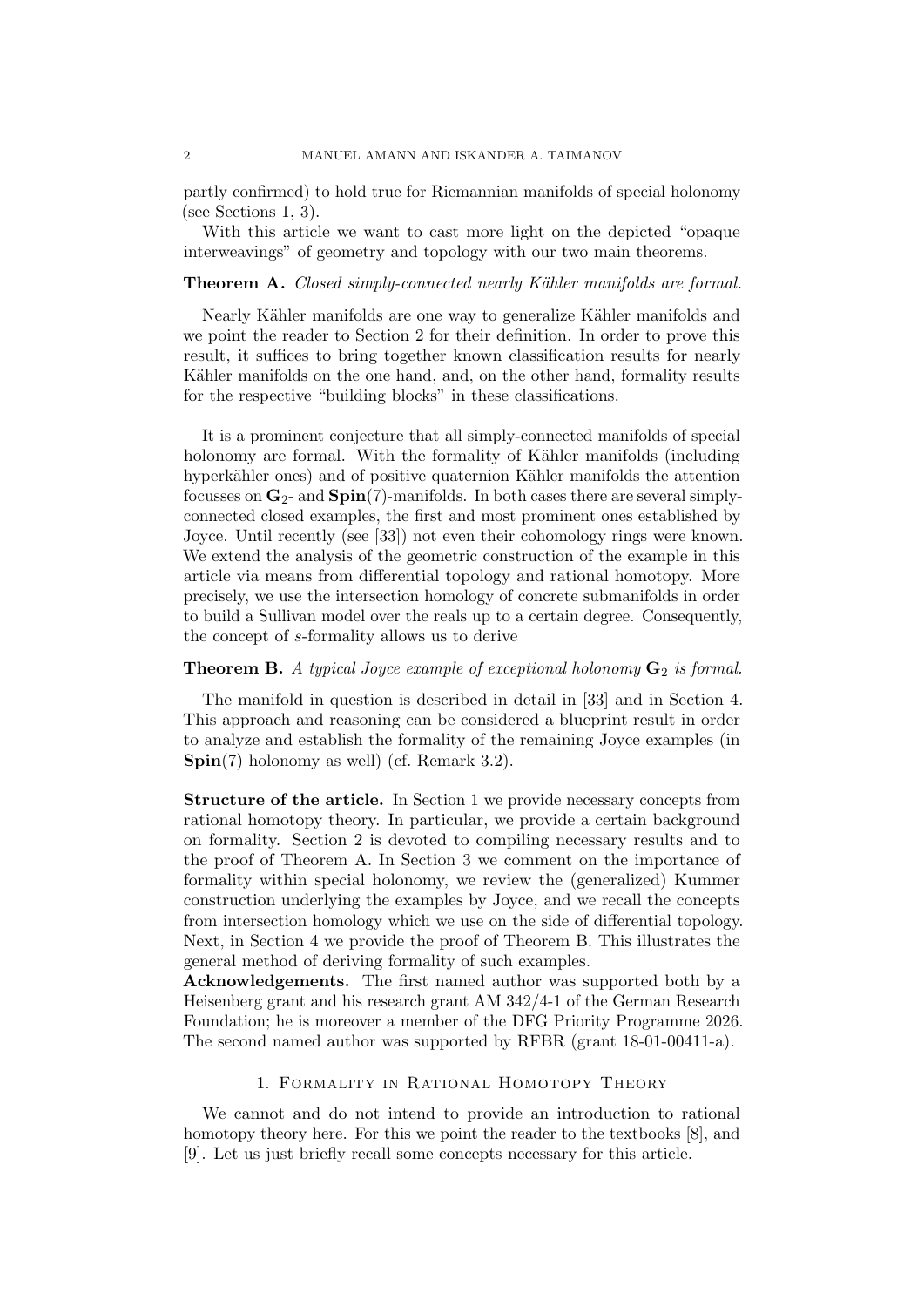A most important tool in the theory are so-called (minimal) Sullivan models of commutative differential graded algebras, respectively of nilpotent or simply-connected topological spaces  $X$ , which are encoded via the algebras of polynomial differential forms  $(A_{PL}(X), d)$  (see [\[8,](#page-15-1) Chapters 10 and 12]). Indeed, the rational homotopy type of any such space is captured via a quasi-isomorphism (i.e. a morphism of differential graded algebras inducing an isomorphism on cohomology)

$$
(\Lambda V, d) \xrightarrow{\simeq} (\mathrm{A}_{\mathrm{PL}}(X), d)
$$

from a minimal Sullivan algebra  $(\Lambda V, d)$ . For path-connected spaces such a model can always be constructed and the algebra  $(\Lambda V, d)$  is unique up to isomorphism. For example, the fact that it encodes the rational homotopy type of  $X$  is reflected by the fact that up to duality the underlying graded vector space V over  $\mathbb Q$  is gradedly isomorphic to  $\pi_*(X) \otimes \mathbb Q$ , the rational homotopy groups of  $X$ , provided that  $X$  is a nilpotent space.

It is one of the central questions in rational homotopy theory to understand the nature, behaviour and examples of formality.

**Definition 1.1.** A path-connected topological space  $X$  is called *formal* if already its rational cohomology algebra  $H^*(X; \mathbb{Q})$  (endowed with the trivial differential) encodes its rational homotopy type, i.e. if there is a chain of quasi-isomorphisms

$$
(A_{DR}, d) \xleftarrow{\simeq} (A_1, d) \xrightarrow{\simeq} \ldots \xleftarrow{\simeq} (A_k, d) \xrightarrow{\simeq} (H^*(X), 0)
$$

Equivalently, a minimal Sullivan model of  $(H^*(X), 0)$  is one of  $(A_{DR}, d)$ .

So far, the algebras we consider were over the rational numbers. Clearly, one obtains the analog results passing to algebras over the reals, thus dealing with the *real homotopy type*. On smooth manifolds one may observe that the commutative differential graded algebra of smooth differential forms  $(A_{DR}(M), d)$  together with the exterior derivative encodes the real homotopy type. Usually, several rational homotopy types may fall into one real homotopy type. However, from [\[17,](#page-15-3) Corollary 6.9, p. 265] we recall that a space is formal over  $\mathbb Q$  if and only if it is formal over any field extension, i.e. in particular over R. This result will allow us to draw on computations with smooth differential forms in order to establish formality.

There are several prominent examples of formal spaces. Since products of harmonic forms on compact symmetric spaces are harmonic again, these spaces are "geometrically formal" and formal, in particular, due to the Hodge decomposition. We remark that this is one of the few cases (cf. Theorem [1.2,](#page-3-1) see Remark [2.2\)](#page-5-1) in which formality can be derived by an analytic property.

There is the larger class of so-called *generalized symmetric spaces*. These are Riemannian manifolds equipped with a (regular) s-structure, i.e. at each point  $x \in M$  there exists an isometry  $s_x \colon M \to M$  with isolated fixed point x and satisfying that

$$
s_x s_y = s_{s_x(y)} s_x
$$

In case there exists a  $k \in \mathbb{N}$  such that for all  $x \in M$  it holds that  $s_x^k = id$ and  $s_x^l \neq \text{id}$  for  $l < k$ , then k is the *order* of the s-structure. The smallest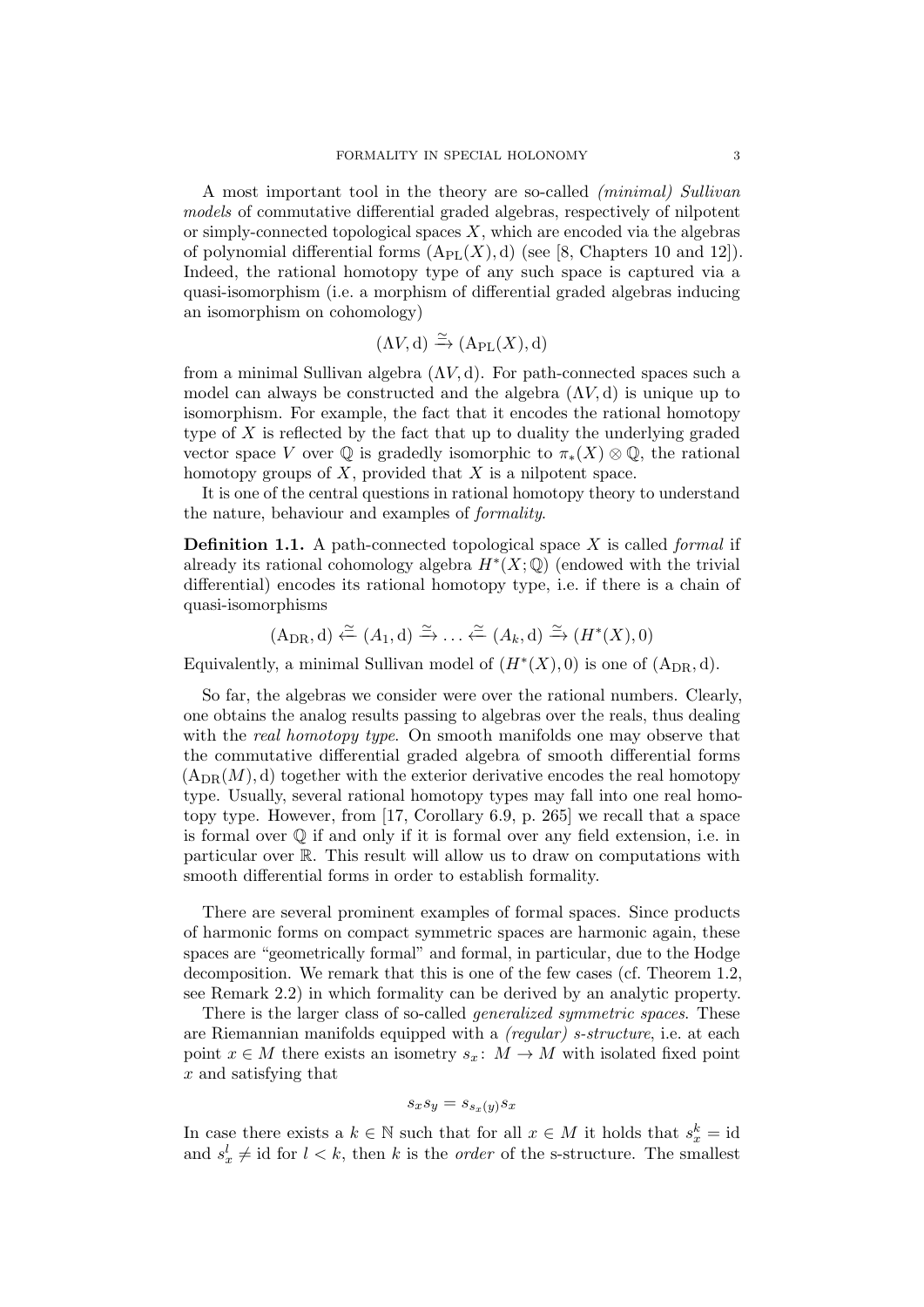order k of any s-structure on  $(M, g)$  is the order of the generalized symmetric space. We then call  $(M, g)$  a k-symmetric space. We remark that the given definition is not the most general one used in the literature, but suffices for our purposes.

From the main results in  $[32]$ ,  $[24]$ ,  $[14]$  we cite that k-symmetric spaces are formal (but not necessarily geometrically formal).

This article is particularly motivated by another highly important class of formal spaces, namely compact Kähler manifolds.

## <span id="page-3-1"></span>**Theorem 1.2** ([\[7\]](#page-15-7)). Compact Kähler manifolds are formal.

Moreover, since, due to the Künneth formula, the cohomology of a finite product space is the tensor product of the respective cohomology algebras, and since a Sullivan model of such a tensor product is the tensor product of the respective models, it is immediate that a product of formal spaces is again formal—actually, it is formal if and only if so are both spaces.

One-point unions of formal topological spaces and connected sums of formal manifolds are formal again.

## 2. FORMALITY OF NEARLY KÄHLER MANIFOLDS

<span id="page-3-0"></span>There are two natural generalizations of Kähler manifolds: almost Kähler manifolds and nearly Kähler manifolds. These notions are orthogonal in the sense that if a manifold is almost Kähler and nearly Kähler at the same time, then it is Kähler (see  $[16]$ ).

We recall that a manifold is called *almost Hermitian* if it is endowed with an almost complex structure  $J$  and Hermitian metrics in the fibers of the tangent bundle. It is assumed that J and the metric are smooth.

An *almost Kähler* manifold is an almost Hermitian manifold for which the smooth 2-form on the fibers of the tangent bundles

<span id="page-3-2"></span>
$$
(1) \qquad \qquad \omega(X,Y) = \langle JX,Y \rangle
$$

is closed. Here  $\langle \cdot, \cdot \rangle$  is the Hermitian metric.

It is easy to notice that these are exactly symplectic manifolds for which  $\omega$ is a symplectic form. There was a conjecture that simply-connected compact symplectic manifolds are formal. For symplectic nilmanifolds it was known to be wrong: for instance, the Kodaira–Thurston manifold  $M_{KT} = M_H \times S^1$ , where  $M_H$  is a nilpotent Heisenberg 3-manifold, is not formal due to a nontrivial triple Massey product in  $M_H$ . In [\[2,](#page-14-0) [3\]](#page-14-1) the formality conjecture for simply-connected symplectic manifolds of dimension  $\geq 10$  was disproved as follows.  $M_{KT}$  is symplectically embedded into  $\mathbb{C}\mathbb{P}^n, n \geq 5$ , and after the symplectic blow up of  $\mathbb{C}P^n$  along  $M_{KT}$  the nontrivial Massey product in  $M_{KT}$  gives rise to a nontrivial Massey product in the resulting manifold. For eight-dimensional manifolds this conjecture was disproved later by other means (see [\[12\]](#page-15-9)).

A nearly Kähler manifold is an almost Hermitian manifold such that the  $(2, 1)$ -tensor  $\nabla J$  is skew symmetric:

<span id="page-3-3"></span>(2) 
$$
(\nabla_X J)(X) = 0 \text{ for all } X \in TM.
$$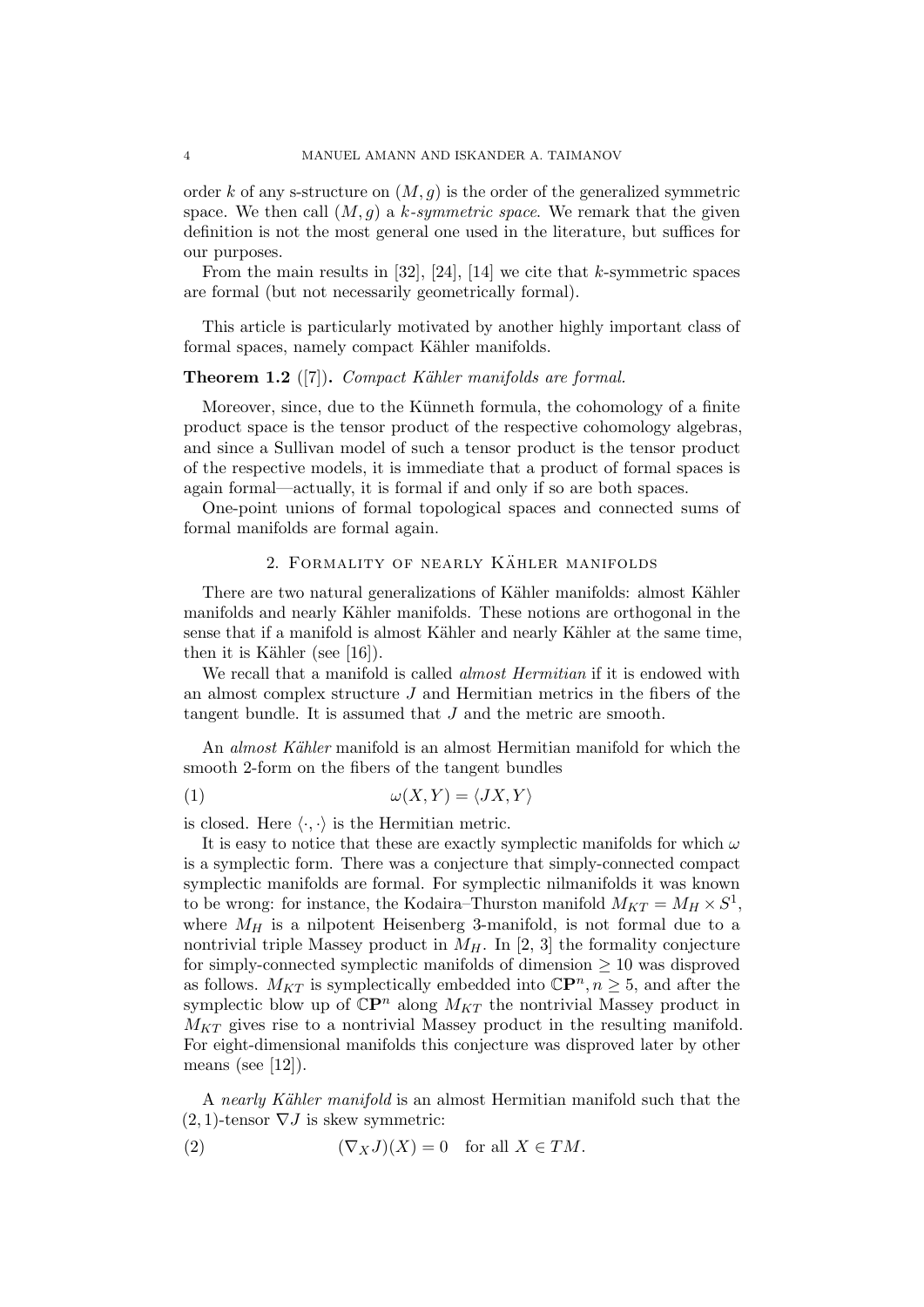This notion was introduced in [\[15\]](#page-15-10) where it was mentioned that there are plenty of examples of nearly Kähler manifolds which are not Kähler. Among these are the 6-sphere with the canonical almost complex structure and the round metric, and the quotients  $G/K$  where G is a compact semisimple Lie group and G is the fixed point set of an automophism  $\sigma: G \to G$  of order three:  $\sigma^3 = 1$ . These are 3-symmetric spaces in the terminology of Section [1.](#page-1-0)

We remark that it is a prominent problem if the 6-sphere admits a complex structure; clearly, it is certainly not Kähler.

Contrast the definition of nearly Kähler manifolds with the definition of a Kähler manifold wherein, in particular, it is required that  $J$  is a genuine complex structure, i.e.  $\nabla J = 0$ , and J is parallel. Thus, clearly, nearly Kähler manifolds are obvious generalizations.

It appears that, in contrast to [\(1\)](#page-3-2), Condition [\(2\)](#page-3-3) is very rigid.

Let us recall that a nearly Kähler manifold is called *strict* if

$$
\nabla_X J \neq 0 \quad \text{for } X \neq 0.
$$

It was proved in [\[23\]](#page-15-11) (see also [\[29\]](#page-15-12)) that a complete and simply-connected nearly Kähler manifold  $M$  is represented as a Riemannian product

<span id="page-4-0"></span>
$$
(3) \t\t\t M = M_1 \times M_2
$$

of a Kähler manifold  $M_1$  and a strict nearly Kähler manifold  $M_2$  (one of the factors may be a point).

The classification of complete simply-connected strict nearly Kähler manifolds is given by Nagy's Theorem in [\[28\]](#page-15-13): every such manifold is a Riemannian product whose factors belong to one of three classes, namely

- $(1)$  6-dimensional nearly Kähler manifolds,
- (2) homogeneous nearly Kähler manifolds of certain types,
- (3) twistor spaces over quaternionic Kähler manifolds with positive scalar curvature, endowed with the canonical nearly Kähler metric.

Moreover, Nagy derived from this classification the proof of the Wolf–Gray conjecture for manifolds of dimension  $\geq 8$ . This conjecture states that every homogeneous nearly Kähler manifold is a 3-symmetric space with the canonical almost complex structure, and its proof was completed by Butruille who confirmed it for 6-dimensional manifolds in [\[5\]](#page-14-2).

In order to prove the formality of nearly Kähler manifolds, we recall the following observations from Section [1.](#page-1-0) First of all, from Theorem [\(1.2\)](#page-3-1) we recall the formality of compact Kähler manifolds. Next, a product is formal if (and only if) so are its factors. Hence, in view of Decomposition [\(3\)](#page-4-0) it remains to prove the formality of strict nearly Kähler manifolds, i.e. we have to discuss formality for the three possible types of factors given above.

- (1) all simply-connected closed 6-dimensional manifolds are formal for purely algebraic reasons (see [\[30\]](#page-15-14));
- (2) 3-symmetric manifolds and moreover all k-symmetric spaces  $G/H$ with  $G, H$  compact connected are formal by [\[14,](#page-15-6) [24,](#page-15-5) [32\]](#page-15-4);
- (3) positive quaternion Kähler manifolds and twistor spaces over them are formal (see [\[7\]](#page-15-7),  $[1]$ ).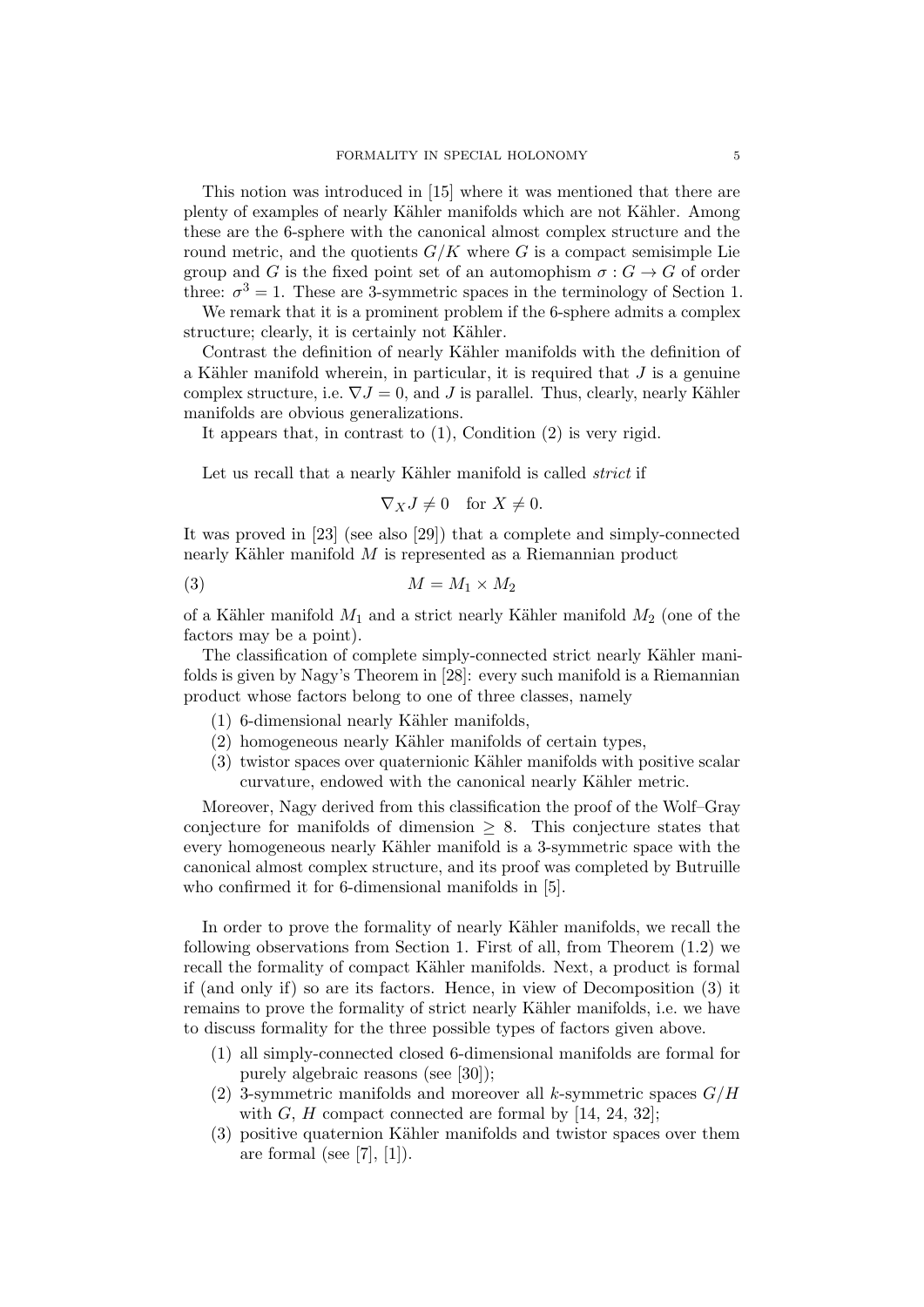Let us quickly reflect upon and justify the third item. Quaternion Kähler manifolds are Einstein. If their scalar curvature is positive, they are called positive quaternion Kähler manifolds. In particular, they are simply-connected then (see [\[31,](#page-15-15) Theorem 6.6, p. 163]).

Quaternion Kähler manifolds admit so-called *twistor fibrations*  $\mathbb{C}P^1 \hookrightarrow$  $E \to M$  with complex contact Einstein twistor spaces E. The complex structure is constructed using the quaternionic structure of the base and the complex structure of  $\mathbb{C}P^1$ —see [\[31,](#page-15-15) Theorem 4.1, p. 152]. (The simplest example of this is given by  $\mathbb{C}P^1 \hookrightarrow \mathbb{C}P^{2n+1} \to \mathbb{H}P^n$ . Due to [\[31,](#page-15-15) Theorem 6.1, p. 158] twistor spaces  $E$  over positive quaternion Kähler manifolds actually admit a Kähler structure. Hence they are formal. (Note that in [\[1\]](#page-14-3) this formality was used to derive the formality of positive quaternion Kähler manifolds as well.) We should remark that this Kähler structure on  $E$  is a priori independent of the nearly Kähler structure, which justifies that, endowed with the nearly Kähler structures, the manifolds  $E$  are actually strict nearly Kähler manifolds.

Since a product of formal manifolds is formal, this then yields

## Theorem 2.1. Simply-connected closed nearly Kähler manifolds are formal.

<span id="page-5-1"></span>Remark 2.2. The formality of Kähler manifolds is derived from the socalled  $dd^c$ -lemma. It would be interesting to derive the formality of nearly Kähler manifolds straightforwardly from the analytical condition [\(2\)](#page-3-3) without checking one by one special cases as done above.

# 3. Formality and special holonomy

<span id="page-5-0"></span>3.1. The formality problem for manifolds with special holonomy. There is another way to generalize Theorem [1.2](#page-3-1) by Deligne–Griffiths–Morgan– Sullivan on the formality of Kähler manifolds. This is based on the observation that Kähler manifolds are exactly those Riemannian manifolds with  $U(n)$ holonomy.

The following prominent conjecture (see for example [\[1,](#page-14-3) Conjecture 2, p. 2049] guides our work with respect to special holonomy.

Conjecture 3.1. A simply-connected compact Riemannian manifold of special holonomy is a formal space.

By Berger's Theorem, the holonomy group of an  $n$ -dimensional oriented manifold which is neither locally reducible (i.e. not locally a product) nor locally symmetric either coincides with the entire group  $SO(n)$  or has special *holonomy* from the following list:  $\mathbf{U}\left(\frac{n}{2}\right)$  $\left(\frac{n}{2}\right)$  (Kähler), SU  $\left(\frac{n}{4}\right)$  $\frac{n}{4}$ ) (Calabi–Yau),  $\mathbf{Sp}\left(\frac{n}{4}\right)$  $\binom{n}{4}$  (hyperkähler), Sp  $\left(\frac{n}{4}\right)$  $\binom{n}{4}$  **Sp**(1) (quaternion Kähler), **G**<sub>2</sub> (*n* = 7), and **Spin**(7)  $(n = 8)$ .

Since  $\mathbf{Sp}(\frac{n}{4})$  $\left(\frac{n}{4}\right) \subset \mathbf{U}\left(\frac{n}{2}\right)$  $\frac{n}{2})$  and  ${\bf SU}\left(\frac{n}{2}\right)$  $\frac{n}{2}\big)\subset\mathbf{U}\left(\frac{n}{2}\right)$  $\frac{n}{2}$ , manifolds whose holonomy belongs to the first three special types are Kähler. By Theorem [1.2,](#page-3-1) they are formal.

As we recalled in Section [2](#page-3-0) quaternion Kähler manifolds are Einstein. If they are simply-connected and have vanishing scalar curvature, they are hyperkähler, Kähler and formal, in particular. Positive quaternion Kähler manifolds (those with positive scalar curvature) are simply-connected due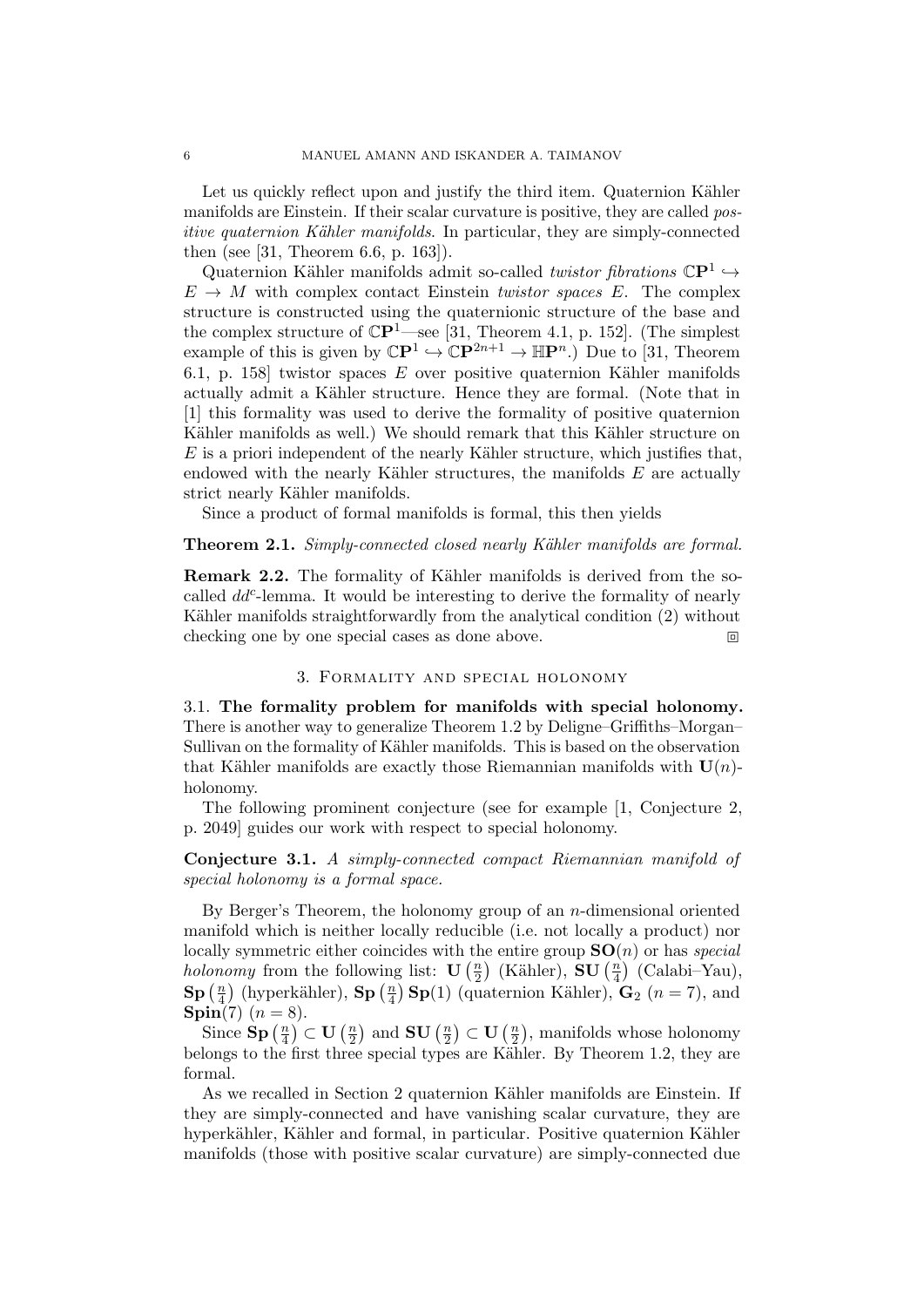to [\[31,](#page-15-15) Theorem 6.6, p. 163] and formal due to [\[1\]](#page-14-3). If they have negative Einstein constant, they are called *negative quaternion Kähler manifolds* (of which we do not know many interesting examples).

Hence we are left with three open cases:

- negative quaternion Kähler manifolds,
- $\mathbf{G}_2$ -manifolds,
- $Spin(7)$ -manifolds.

Let us recall that the first examples of closed manifolds with holonomy  $\mathbf{G}_2$  and  $\mathbf{Spin}(7)$  were found not too long ago by Joyce [\[18,](#page-15-16) [19,](#page-15-17) [20\]](#page-15-18). He used for that the generalized Kummer construction. Since that other methods of constructing such examples were introduced [\[21,](#page-15-19) [25,](#page-15-20) [26,](#page-15-21) [6,](#page-14-4) [22\]](#page-15-22).

We would like to consider the formality problem for manifolds constructed with this method by Joyce.

3.2. The Kummer construction and its generalizations. The original Kummer method deals with the involution  $\sigma: T^4 \to T^4$  which in the linear coordinates  $x = (x_1, x_2, x_3, x_4)$  on the four-torus  $T^4 = \mathbb{R}^4/\mathbb{Z}^4$  takes the form  $\sigma(x) = -x$ . We recall that these coordinates are defined modulo integers and that the involution has exactly 16 fixed points, i.e. the half-periods, which are defined by the condition  $2x \in \mathbb{Z}^4$ . The singular set of  $T^4/\langle \sigma \rangle$ consists of 16 conic points whose neighborhoods have the form  $B^4/\{\pm 1\}$ where  $B<sup>4</sup>$  is the open 4-dimensional disc. Each singularity is resolved via the mapping  $T^*\mathbb{C}\mathbb{P}^1 \to \mathbb{C}^2/\{\pm 1\} \supset B^4/\{\pm 1\}$ , i.e., every copy of  $B^4/\{\pm 1\}$ is replaced by an open neigborhood  $U$  of the zero section of the fiber bundle  $T^*\mathbb{C}\mathbf{P}^1 \to \mathbb{C}\mathbf{P}^1$ . The space  $T^*\mathbb{C}\mathbf{P}^1$  admits the Ricci-flat asymptotically locally Euclidean (ALE) metric called the Eguchi–Hanson metric. The open manifold  $T^4/\langle \sigma \rangle$  is flat. By perturbations these metrics are made compatible and form a Ricci-flat metric on the resulting four-manifold, which is homeomorphic to a  $K3$  surface. Since the preimage of zero under the mapping  $U \to B^4/\{\pm 1\}$  is a two-sphere, the resolution of each singularity increases  $b_2(T^4/\langle \sigma \rangle)$ , the second Betti number of  $T^4/\langle \sigma \rangle$ , by one.

In [\[18,](#page-15-16) [19,](#page-15-17) [20\]](#page-15-18) this construction is generalized as follows. They consider an action of a finite group  $\Gamma$  on a flat torus  $T^7$  or  $T^8$  such that the singular set  $T/\Gamma$  consists of finitely many orbifolds. In fact, in these articles finitely many examples for which every orbifold singularity is resolved by an analogue of the Kummer construction are considered.

The simplest case is the orbifold  $T^3$  with the neighborhood  $T^3 \times B^4 / {\pm 1}$ . Such a singularity is resolved by applying the Kummer construction to every fiber of the fibration  $T^3 \times B^4/\{\pm 1\} \to T^3$ . Therewith,  $T^3 \times B^4/\{\pm 1\}$  is replaced by  $T^3{\times}U$  where U is a neighborhood of the zero section of the bundle  $T^{\ast} \mathbb{C} \mathbb{P}^1 \to \mathbb{C} \mathbb{P}^1$ , the resolution map  $\pi \colon U \to B^4/\{\pm 1\}$  is a diffeomorphism on the preimage of the punctured disc  $(B^4 \setminus \{0\})/\{\pm 1\}$ , and  $\pi^{-1}(0)$  is the zero section of the bundle  $T^*\mathbb{C}\mathbf{P}^1 \to \mathbb{C}\mathbf{P}^1$ . Therefore, the preimage of  $T^3 \times \{0\}$ under the resolution map is a product  $T^3 \times \mathbb{C}P^1$ , and we can easily describe the contribution of the resolution to the Betti numbers and the intersections of the appearing cycles.

For seven-dimensional manifolds the other possible singularities are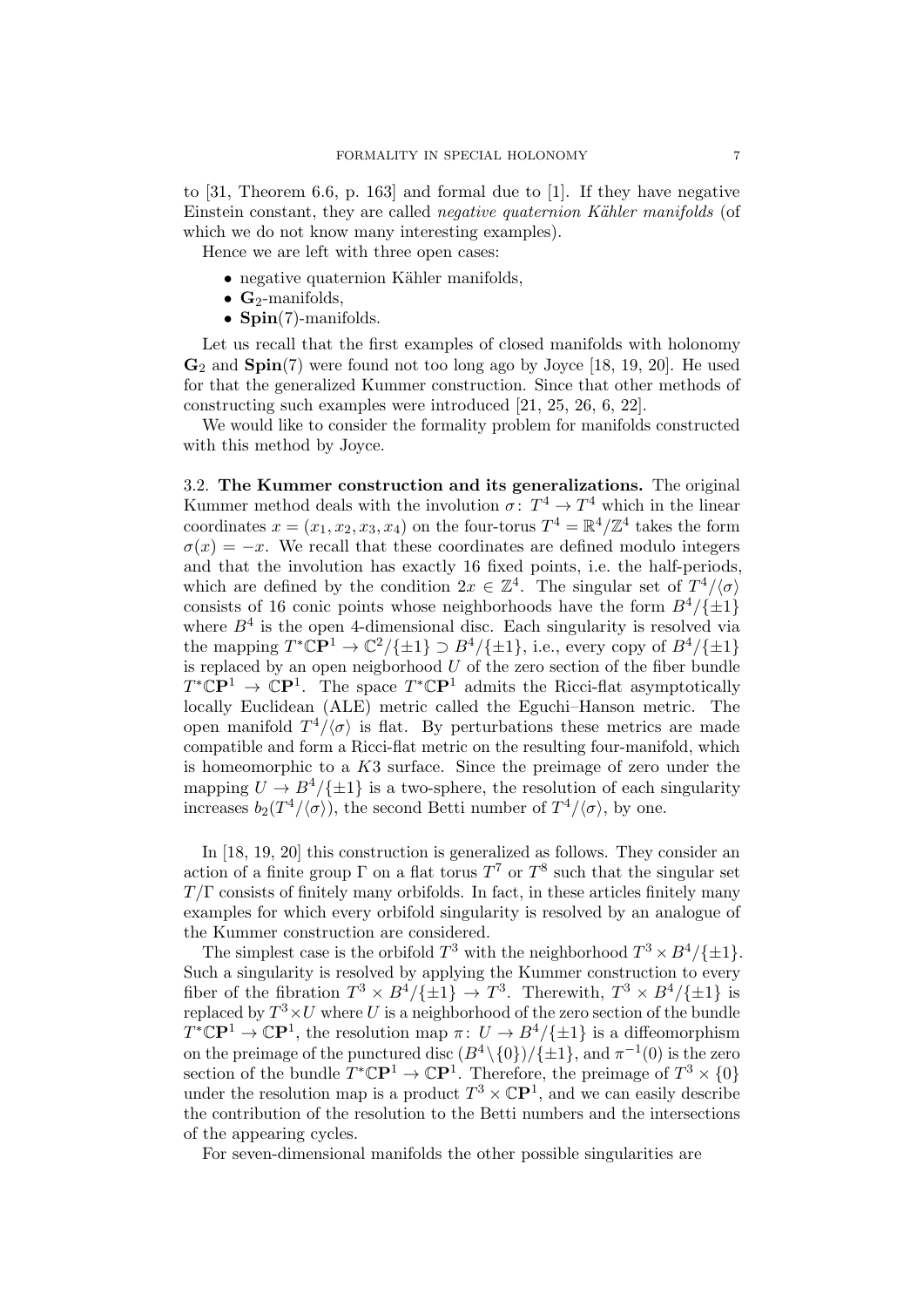- $T^3/\langle \tau \rangle$ , where in linear coordinates the involution  $\tau$  is given by  $\tau(x_1, x_2, x_3) = (x_1 + \frac{1}{2})$  $\frac{1}{2}$ ,  $-x_2$ ,  $-x_3$ ), and the neighborhoods look like  $(T^3 \times B^4 / \{\pm 1\})/\mathbb{Z}_2$ ,
- or  $(T^3 \times B^4/\mathbb{Z}_3)/\mathbb{Z}_2$ , and  $\mathbb{S}^1$  for which there are three possible types of neighborhoods:  $\mathbb{S}^1 \times B^2/\mathbb{Z}_3$ ,  $(\mathbb{S}^1 \times B^2/\mathbb{Z}_3)/\mathbb{Z}_2$ , and  $\mathbb{S}^1 \times B^6/\mathbb{Z}_7$ . In the last three cases the Eguchi–Hanson metric is replaced by other explicitly described Ricci-flat ALE metrics.

For eight-dimensional manifolds five model types of singularities are explicitly described in [\[20,](#page-15-18) Section 3]. In the seven-dimensional case all model singular orbifolds are pairwise-nonintersecting. In the eight-dimensional case one of the model singularities appears as the intersection of singular orbifolds of two other types.

3.3. The intersection homology ring. As a general reference for this section we point the reader to [\[4,](#page-14-5) §6, p. 53].

The homology groups  $H_*(M;\mathbb{R})$  of manifolds obtained by the generalized Kummer construction are generated by cycles from  $H_*(T^{7\text{ (or }8)}; \mathbb{R})$  invariant under  $\Gamma$  and by the explicitly described cycles induced by the resolutions.

Let us assume that the manifold  $M^n$  is oriented. It is known that if two homology cycles  $u \in H_k(M^n; \mathbb{R})$  and  $v \in H_l(M^n; \mathbb{R})$  are realized by oriented submanifolds  $X^k$  and  $Y^l$  and intersect transversally, then their intersection  $X \cap Y$  realizes the cycle w such that

$$
Dw = Du \cup Dv
$$

where

$$
D: H_*(M^n; \mathbb{R}) \to H^*(M^n; \mathbb{R})
$$

is Poincare duality (see, for instance, [\[4,](#page-14-5) §6]). Here the orientation of  $X \cap Y$  is defined as follows. Let  $(e_1, \ldots, e_{k+l-n})$  be a basis in the tangent space to  $Y \cap Z$  at some point x, and let  $(e_1, \ldots, e_{k+l-n}, e'_1, \ldots, e'_{n-l})$ and  $(e_1, \ldots, e_{k+l-n}, e''_1, \ldots, e''_{n-k})$  be positively oriented bases in the tangent spaces to  $Y$  and  $Z$  at the same point. Now we are left to define the orientation of  $Y \cap Z$ . If the basis  $(e_1, \ldots, e_{k+l-n}, e'_1, \ldots, e'_{n-l}, e''_1, \ldots, e''_{n-k})$  at the tangent space to  $M^n$  is positively oriented, we assume that  $(e_1, \ldots, e_{k+l-n})$ is positively oriented in the tangent space to  $Y \cap Z$ . Otherwise, we assume that the orientation of  $Y \cap Z$  is determined by the basis  $(-e_1, e_2, \ldots, e_{k+l-n})$ .

Moreover, for every such cycle u its Poincare dual can be realized by a closed form  $\omega$  supported on an open neighborhood of the corresponding submanifold  $X$  (see [\[4\]](#page-14-5)). Such a neighborhood can be taken arbitrarily small.

This way we obtain the homology intersection ring which is dual to the cohomology ring. It was originally defined by Lefschetz for algebraic varieties and later his sketch of the definitions for all oriented manifolds was rigorously realized in [\[13\]](#page-15-23). However, if all generators are realized by submanifolds this ring is quite clear.

From the generalized Kummer construction it is possible to write down explicitly all (additive) generators of the homology, to realize them by submanifolds which are pairwise transversally intersecting, and to explicitly describe the ring structure. For the simplest example, the Joyce manifold with all singularities of the form  $T^3 \times B^4/\{\pm 1\}$  this was done in [\[33\]](#page-15-0). In fact, in [\[33\]](#page-15-0) there was presented an algorithm for computing case by case the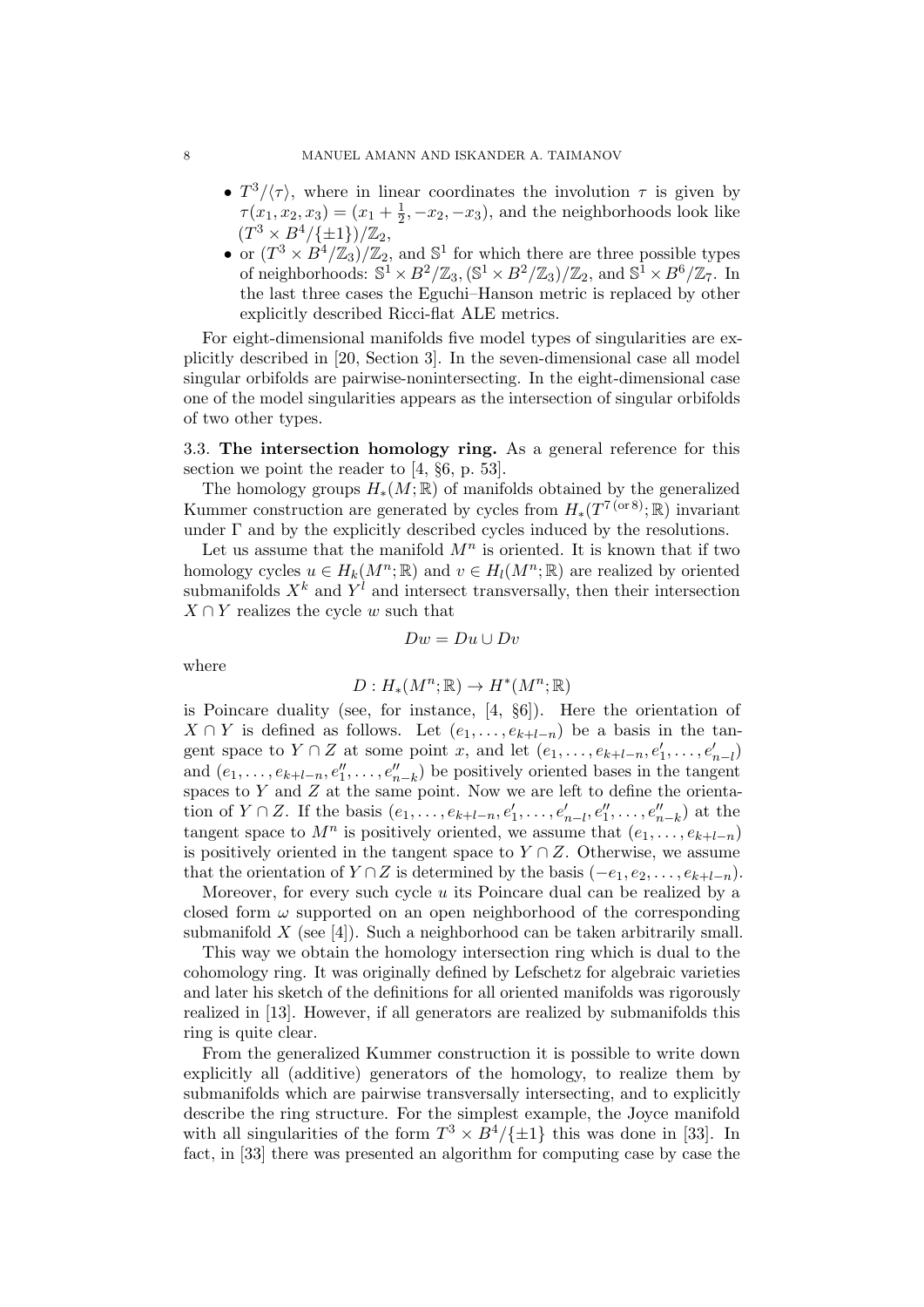(real) cohomology rings for all of Joyce's manifolds. For another example, this was realized in the diploma work of I.V. Fedorov, a student of the second named author (I.A.T.) (see [\[10\]](#page-15-24)).

The example from [\[33\]](#page-15-0) is used in the next section. The reader should understand and interpret this as a blueprint of how to prove the formality of Joyce's  $\mathbf{G}_2$ -manifolds. We suggest to do this following the same method.

<span id="page-8-1"></span>Remark 3.2. We think that after some technical modifications—keeping also in mind that the orbifold singularities in this case may intersect—the same method can be applied to prove the formality of not only the Joyce examples of holonomy  $\mathbf{G}_2$ , but also of Joyce's  $\text{Spin}(7)$ -manifolds.

### 4. Formality of the Joyce examples

<span id="page-8-0"></span>4.1. Strategy and Preliminaries. Denote by M the Joyce example from [\[33\]](#page-15-0) with holonomy  $\mathbf{G}_2$ . We want to prove that M is formal in the sense of Rational Homotopy Theory. Since formality does not depend on the field extension of  $\mathbb Q$  (see [\[17,](#page-15-3) Corollary 6.9, p. 265]), we work with real coefficients, i.e. with usual deRham differential forms  $A_{DR}(M)$  and with minimal Sullivan models and cohomology over the reals.

We recall [\[11,](#page-15-25) Theorem 3.1, p. 157], namely

<span id="page-8-2"></span>Theorem 4.1. Let M be a connected and orientable compact differentiable manifold of dimension  $2n$  or  $2n-1$ . Then M is formal if and only if it is  $(n-1)$ -formal.

Hence, in order to prove the formality of  $M$  it suffices to show that  $M$ possesses some 3-formal minimal model  $(\Lambda V, d)$ . That is we shall construct a minimal model  $(\Lambda V, d)$  of M with the property that

- there is a homogeneous splitting  $V = C \oplus N$  with  $dC = 0$ ,
- d:  $N \to \Lambda V$  is injective,
- and any closed form in the ideal  $I(N^{\leq 3}) = N^{\leq 3} \cdot \Lambda V^{\leq 3}$  is exact in  $(\Lambda V, d)$ .

This minimal model will be derived from a special model  $(A, d)$  of M which we shall construct in the following.

From [\[33,](#page-15-0) Theorem 1, p. 9] we cite the structure of the rational cohomology ring. It is the quotient of

 $\mathbb{Q}[c_{\delta i},c'_{\delta ij},t'_{\delta},t'_{i}]_{1\leq i\leq 4,1\leq j\leq 3,1\leq \delta\leq 3}\otimes\Lambda\langle t_{\delta},t_{i},c_{\delta ij},c'_{\delta i}\rangle_{1\leq i\leq 4,1\leq j\leq 3,1\leq \delta\leq 3}$ 

with degrees

$$
\deg c_{\delta i} = 2, \deg c_{\delta i j} = \deg t_{\delta} = \deg t_i = 3,
$$
  

$$
\deg c'_{\delta i j} = \deg t'_{\delta} = \deg t'_{i} = 4, \deg c'_{\delta i} = 5
$$

by the relations

$$
c_{\delta i}c'_{\delta i} = -2, c_{\delta ij}c'_{\delta ij} = -2, t_{\delta}t'_{\delta} = 8, t_{i}t'_{i} = 8, c_{\delta i}^{2} = -2t'_{\delta}
$$

and with all other products of generators vanishing.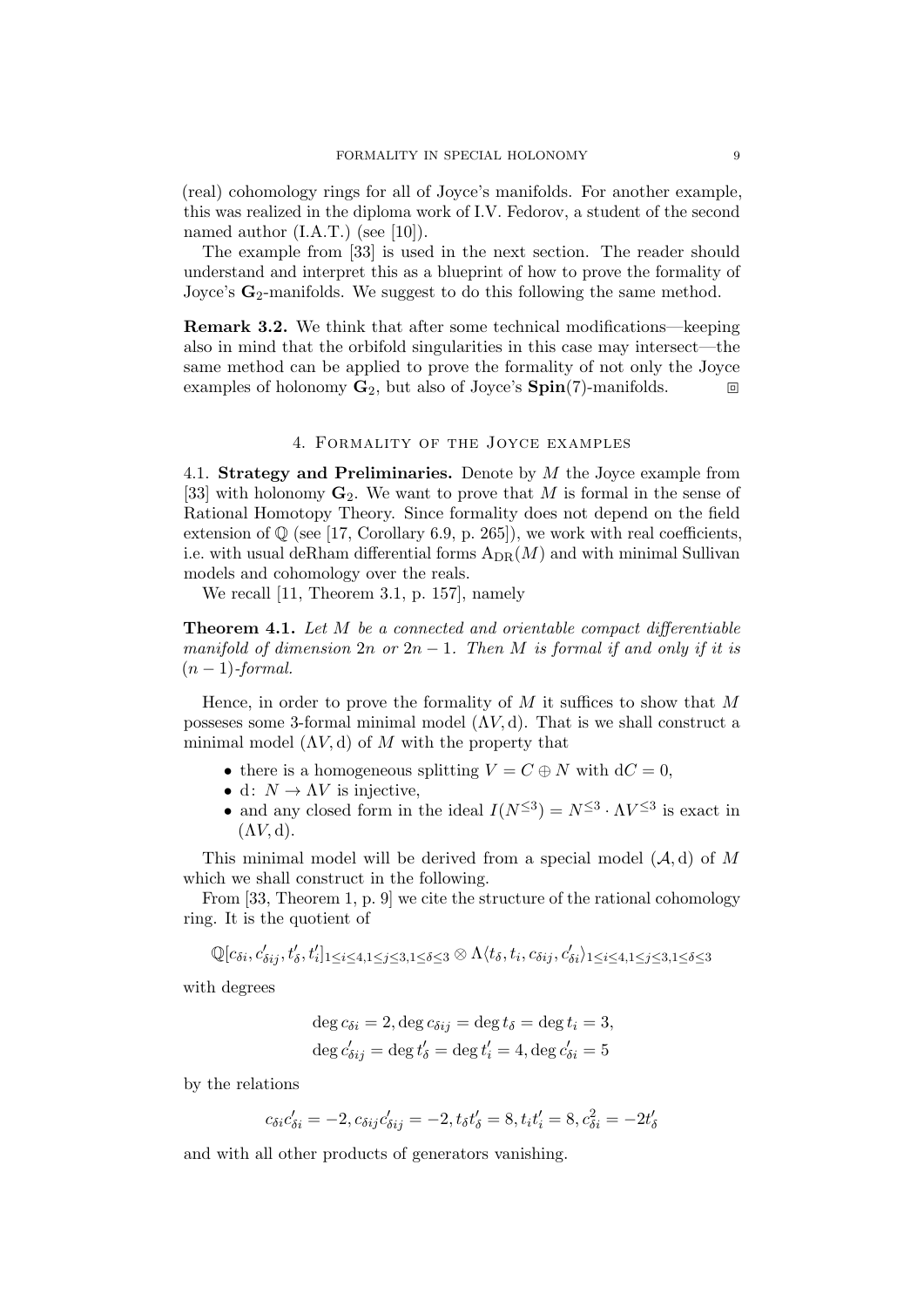4.2. Construction of the minimal model. As was done in [\[33\]](#page-15-0), up to duality, we now choose representing embedded submanifolds of complementary dimensions. The manifold M is obtained from  $T<sup>7</sup>$  by resolving singularities of  $T^7/\Gamma$ , where the group  $\Gamma = \mathbb{Z}_2^3$  is generated by three involutions. The singularity set in  $T^7/\Gamma$  consists of 12 three-dimensional tori  $T_{\delta i}$ ,  $1 \leq \delta \leq 3, 1 \leq i \leq 4$ , with boundaries of the form  $T^3 \times B^4/\{\pm 1\}$ . These tori split into three families corresponding to fixed point sets of three generating involutions numerated by  $\delta$ . The resolution gives rise to the submanifolds  $[(C'_{\delta i})^5 = T_{\delta i} \times C_{\delta i}] \in H_5(M)$  which are dual to  $c_{\delta i} \in H^2(M)$  and embedded into M via  $\iota_{\delta i}$ :  $C'_{\delta i} \hookrightarrow M$ . The  $C_{\delta i}$  are pairwise disjoint  $\mathbb{C}P^1$ s. The products of one- and -two-dimensional cycles in  $T_{\delta i}$  with two-spheres  $C_{\delta i}$  realize the cycles  $C_{\delta ij}$  and  $C'_{\delta ij}$ . There are also cycles realized by tori invariant under Γ: these are three-dimensional cycles  $T_{\delta}$  and  $T_i$  and four-dimensional cycles  $T'_{\delta}$ and  $T_i'$ . These split into two classes, as the tori  $T_{\delta i}$  are homologous to  $T_{\delta}$  for all  $\delta$  and *i*.

In this notation the cycles  $[Z]$  and  $Z'$  are Poincare dual to the cocycles z and  $z'$ .

From [\[4,](#page-14-5) Proposition 6.24, p. 67] we recall that the homology class represented by a closed submanifold  $\iota: S^k \hookrightarrow M^n$  in cohomology corresponds to the Thom class of its normal bundle, which we usually identify with a tubular neighborhood. Since the Thom class is compactly supported we may extend it to all of M.

Moreover, this Thom class identifies with the uniquely determined class  $[\nu_S] \in H^{n-k}(M)$  satisfying

<span id="page-9-0"></span>(4) 
$$
\int_{S} \iota^* \omega = \int_{M} \omega \wedge \nu_{S}
$$

for all  $\omega$  with  $[\omega] \in H^k(M)$  (see [\[4,](#page-14-5) p. 67, (5.13), p. 51, (5.21), p. 65]). Transversal intersection of the representing submanifolds corresponds to the cup product of their duals in cohomology (see [\[4,](#page-14-5) p. 69]). By the "localization principle" (see [\[4,](#page-14-5) Proposition 6.25, p. 67], without restriction, the support of a form representing a cohomology class dual to  $[S]$  can be shrunk into any given tubular neighborhood of S. This will play an important role in the arguments to come.

We now define the following commutative connected cochain algebra  $(A, d)$ over  $\mathbb R$ . We take  $(\mathcal A, d)$  to be the commutative differential graded subalgebra of  $(\mathcal{A}, d) \stackrel{\iota}{\hookrightarrow} A_{DR}(M)$  (together with the restriction of the usual exterior differential d) generated by the following graded subspaces  $A<sup>i</sup>$  of smooth differential forms on M.

$$
\begin{aligned} \mathcal{A}^0 &:= \mathbb{R} \\ \mathcal{A}^1 &:= 0 \\ \mathcal{A}^2 &:= \langle c_{\delta i} \rangle_{\delta,i} \\ \mathcal{A}^3 &:= \langle n_{\delta k} \rangle_{\delta,2 \leq k \leq 4} \oplus \langle n_{\delta} \rangle \oplus \langle t_{\delta}, t_i, c_{\delta ij} \rangle_{\delta,i,j} \\ \mathcal{A}^{\geq 4} &:= \mathrm{A}_{\mathrm{DR}}^{\geq 4} \end{aligned}
$$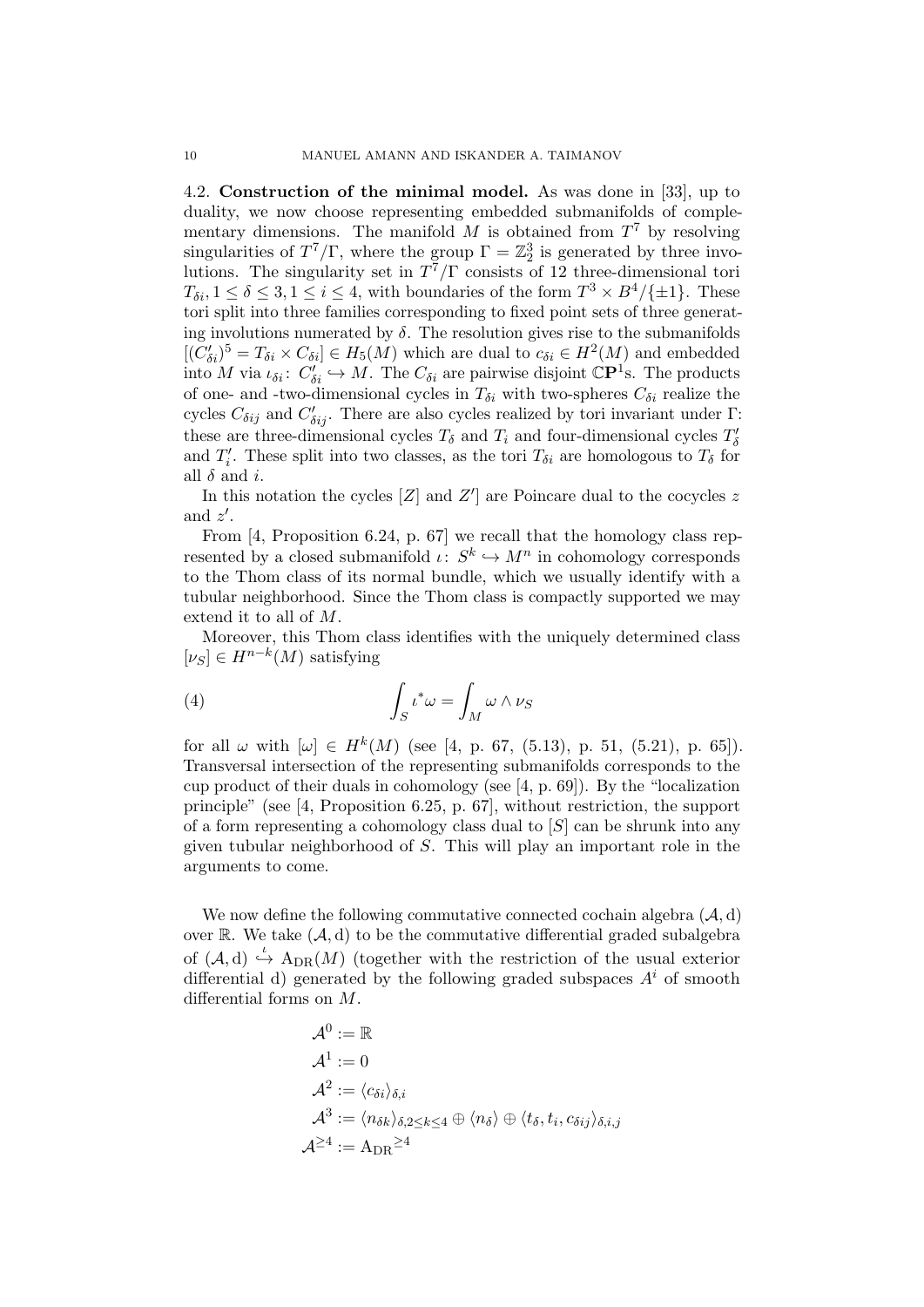where by abuse of notation the  $c_{\delta i}$  now denote the Thom classes of and are supported in certain tubular neighborhoods  $\nu_{\delta i}$  of the  $C'_{\delta i}$  (hence representing the respective cohomology classes in  $H^*(M)$  we cited above). We choose these tubular neighborhoods  $\nu_{\delta i}$  of the  $C'_{\delta i}$  small enough to guarantee that all pairwise intersections  $\nu_{\delta_1 i_1} \cap \nu_{\delta_2 i_2} = \emptyset$  are disjoint whenever  $\delta_1 \neq \delta_2$  (which is possible, since the  $C_{\delta i}$  are pairwise disjoint).

Degree 0 is generated by the constant functions. In degree 3, the subspace  $\langle t_\delta, t_i, c_{\delta ij} \rangle_{\delta,i,j}$  just consists of representatives of the respective cohomology classes. The forms are chosen to satisfy

<span id="page-10-0"></span>(5) 
$$
\mathrm{d}n_{\delta k} = c_{\delta k} \wedge c_{\delta k} - c_{\delta 1} \wedge c_{\delta 1}
$$

<span id="page-10-2"></span>(6) 
$$
\mathrm{d}n_{\delta} = c_{\delta i}^2 - t'_{\delta}
$$

for  $2 \leq k \leq 4$  representing the cohomological equalities  $[c_{\delta i}]^2 = [t'_{\delta}]$  (and the thereby induced mutal equalities amongst the squares) for all  $1 \leq i \leq 4$ . Note that by our choice of representatives in degree 2 it holds that

<span id="page-10-1"></span>
$$
(7) \t\t\t c_{\delta_1 i_1} \wedge c_{\delta_2 i_2} = 0
$$

for  $\delta_1 \neq \delta_2$  or  $i_1 \neq i_2$ .

As a consequence, by construction, we obtain that the inclusion of cochain algebras  $\iota: (\mathcal{A}, d) \to A_{DR}(M)$  is a quasi-isomorphism, i.e.  $H(\iota)$  yields the isomorphism

$$
H(\mathcal{A}, \mathrm{d}) \xrightarrow{\cong} H(\mathrm{A}_{\mathrm{DR}}(M)) \cong H^*(M)
$$

We now construct a minimal Sullivan model  $(\Lambda V, d)$  (in normal form) for  $(\mathcal{A}, d)$  and thereby, by uniqueness of minimal models up to isomorphism, also doing so for  $M$ , i.e. we construct a quasi-isomorphism

$$
m\colon \left(\Lambda V, \mathrm{d}\right) \xrightarrow{\simeq} \left(\mathcal{A}, \mathrm{d}\right) \simeq \mathrm{A}_{\mathrm{DR}}(M)
$$

inductively over degree, i.e. we construct the models and the morphisms

$$
m^l
$$
:  $(\Lambda V^{\leq l}, d) \to (\mathcal{A}, d) \simeq A_{DR}(M)$ 

by constructing  $V^{\leq l}$  together with the differential d and the morphisms  $m^l$ such that differentials commute with the morphism, and such that  $m$  is a quasi-isomorphism up to degree l.

Set  $V^1 = 0$ , and obtain again by a little abuse of notation (and  $m^2$ ,  $m^3$ ) reflecting it exactly) that

$$
V^{2} = \langle c_{\delta i} \rangle_{\delta, i}
$$
  

$$
V^{3} = \langle t_{\delta}, t_{i}, c_{\delta i j} \rangle_{\delta, i, j} \oplus \langle n_{\delta k} \rangle_{\delta, k} \oplus \langle n_{s} \rangle_{s}
$$

with the induced differentials as in [\(5\)](#page-10-0). This procedure then may be continued over degree to yield  $(\Lambda V, d)$  and m in the limit as described in Algorithm [\[8,](#page-15-1) Page 144]. That is, we have constructed the quasi-isomorphisms

$$
m\colon \left(\Lambda V, \mathrm{d}\right) \xrightarrow{\simeq} \left(\mathcal{A}, \mathrm{d}\right) \xrightarrow{\simeq} \mathrm{A}_{\mathrm{DR}}(M) \cong H^*(M)
$$

We need to comment on degree 3 and, especially, on the additional summand  $\langle n_s \rangle_s$ : Since, in contrast to  $(\mathcal{A}, d)$  the algebra  $(\Lambda V, d)$  is a free commutative differential graded algebra, it needs to encode the additional relations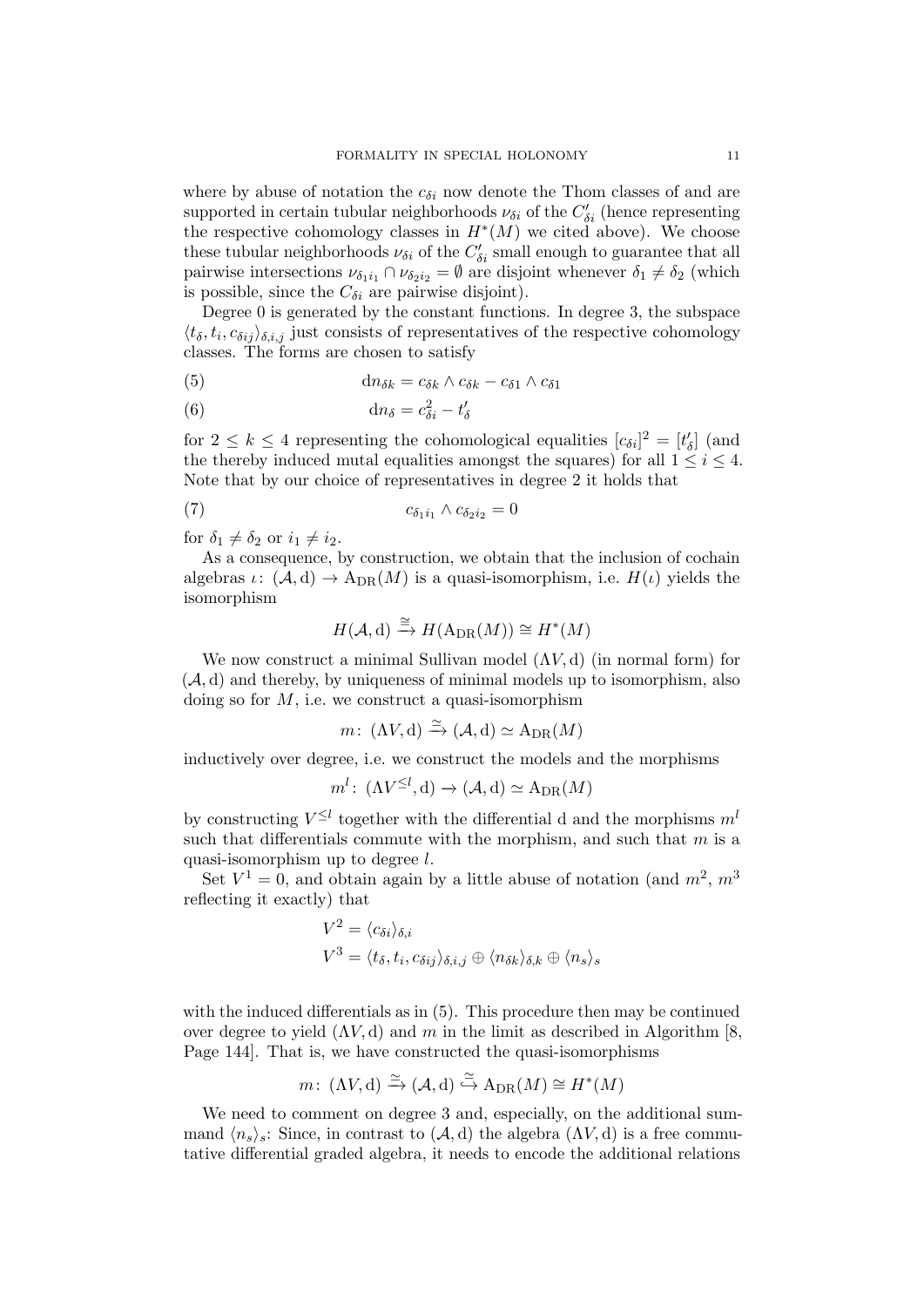[\(7\)](#page-10-1) via differentials. Hence we choose the  $n<sub>s</sub>$  in bijection with these relations and set their differentials to equal each respective one. It is clear that  $m$  can be set to restrict to an isomorphism on  $\langle t_\delta, t_i, c_{\delta ij} \rangle_{\delta,i,j} \oplus \langle n_{\delta k} \rangle_{\delta,k}$  and can be set to vanish on  $\langle n_s \rangle_s$ .

Note further that these  $n_s$  have nothing to do with the  $n_{\delta}$  from Equation [\(6\)](#page-10-2). The latter actually do not have to be represented in the minimal model, since the  $t'_{\delta}$  just do not appear as new spherical cohomology; i.e. in the minimal model—exactly due to minimality—they directly appear in the form  $c_{\delta}^2$ .

4.3. 3-formality of the model. In view of Theorem [4.1](#page-8-2) it remains to show that this model  $(\Lambda V, d)$  is 3-formal. For this we split  $V = C \oplus N$  as indicated above in such a way that

$$
C^{2} = \langle c_{\delta i} \rangle_{\delta, i}
$$
  
\n
$$
N^{2} = 0
$$
  
\n
$$
C^{3} = \langle t_{\delta}, t_{i}, c_{\delta i j} \rangle_{\delta, i, j}
$$
  
\n
$$
N^{3} = \langle n_{\delta k} \rangle_{\delta, k} \oplus \langle n_{s} \rangle_{s}
$$

It remains to show that every closed form in

<span id="page-11-0"></span>(8) 
$$
(\langle n_{\delta k} \rangle_{\delta,k} \oplus \langle n_s \rangle_s) \cdot (\Lambda V^{\leq 3})
$$

is exact in  $(\Lambda V, d)$ . By degree and dimension this is only necessary in degrees 5 to 7, and by Poincaré duality this is clear in degree 6. Hence we need to verify this in degrees 5 and 7.

4.3.1. Degree 5. Suppose that there is a closed non-exact form from [\(8\)](#page-11-0) in degree 5. By Poincaré duality, i.e. the non-degeneracy of the intersection form, there exist a cohomology class in degree 2 which multiplies with the class in degree 5 to a volume form. Consequently, this becomes a closed non-exact form from [\(8\)](#page-11-0) now in degree 7. This implies that once we have proved that there are now such classes in degree 7 the case of degree 5 is settled as well.

We point the reader to the appendix where we have a closer look at dimension 5, in particular illustrating the used techniques once again.

<span id="page-11-1"></span>4.3.2. Degree 7. Now we show that there are no closed non-exact forms from [\(8\)](#page-11-0) in degree 7 (thereby, as depicted, proving the analogue for degree 5).

So we need to show that any closed form in  $N^{\leq 3} \cdot (\Lambda V^{\leq 3})$  of degree 7 is exact. By the structure of V and the decomposition  $V = C \oplus N$ , it follows that any form in  $N^{\leq 3} \cdot (\Lambda V^{\leq 3})$  of degree 7 is necessarily in

$$
(9) \t C^2 \cdot C^2 \cdot N^3
$$

Note that by slight abuse of notation we will suppress the morphism  $m$ in the following, etc., and consider forms to lie in the minimal model, the algebra A and the differential forms  $A_{DR}(M)$  depending on context.

Next, in the algebra  $(A, d)$  it holds that  $c_{\delta_1} \cdot c_{\delta_2} = 0$  unless  $\delta_1 = \delta_2$  and  $i = j$ , since the forms are concentrated around disjoint submanifolds. Hence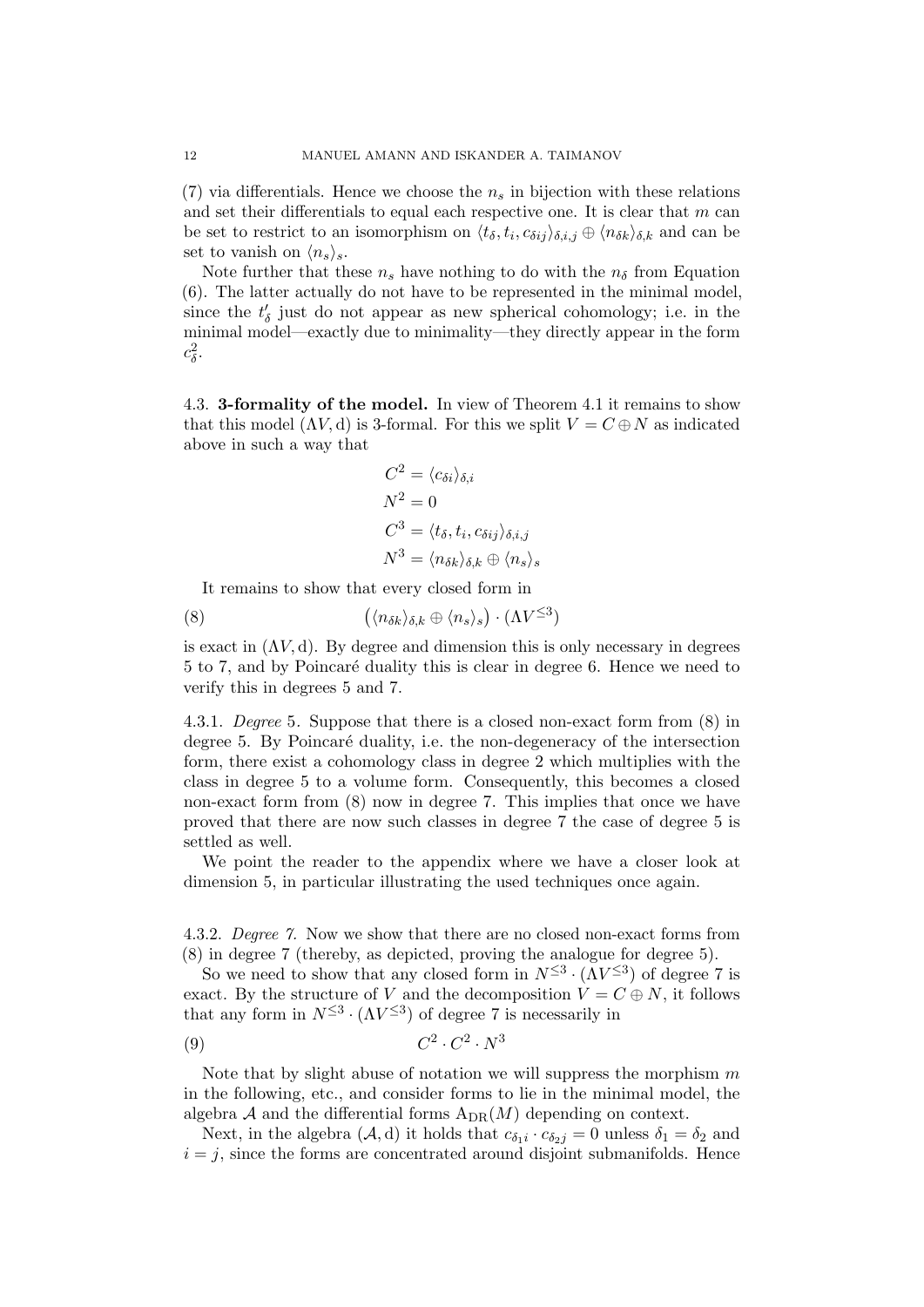any non-exact element in  $m(C^2 \cdot C^2 \cdot N^3) \subseteq (A, d)$  (which is closed by degree) is necessarily in the vector space

<span id="page-12-0"></span>(10) 
$$
\langle c_{\delta_1 i}^2 \cdot n_{\delta_2 k} \rangle_{\delta_1, \delta_2, i, k} \subseteq \mathcal{A}^7
$$

respectively represented by an element from

(11) 
$$
(\langle c_{\delta k}^2 \cdot n_{\delta k} \rangle_{\delta,2 \le k \le 4} \oplus \langle c_{\delta 1}^2 \cdot n_{\delta k} \rangle_{\delta,2 \le k \le 4} \subseteq \mathcal{A}^7
$$

Here, for the latter simplification, again we used that we can add respective Thom classes to the  $n_{\delta_2 k}$  in order to guarantee that any form  $c_{\delta_1 i}^2 n_{\delta_2 k}$  for  $i \notin \{1, k\}$  or  $\delta_1 \neq \delta_2$  is exact. For this recall that  $d(n_{\delta_2 k}) = c_{\delta_2 k}^2 - c_{\delta_2 1}^2$ , which is supported around  $C'_{\delta_2 k}$  and  $C'_{\delta_2 1}$ . Hence the restriction of  $n_{\delta_2 k}$ to a neighborhood of  $C'_{\delta_1 i}$  with  $i \notin \{k, 1\}$  or  $\delta_1 \neq \delta_2$  is a closed form and defines a cohomology class supported around there. By construction, all the cohomology classes concentrated in a tubular neighborhood of  $C'_{\delta_1 i}$  are actually represented by Thom classes of respective further submanifolds. Hence, they are compactly supported, vanish outside of a small tubular neighborhood and exist globally on  $M$ . Thus, we may add such a suitable closed Thom class  $\omega$ —globally defined, but vanishing outside of a small tubular neighborhood—to  $n_{\delta_2 k}$  such that  $n_{\delta_2 k} - \omega$  restricted to the given tubular neighborhood of  $C'_{\delta_1 i}$  is exact on this tubular neighborhood, i.e. on there there exists some form  $\zeta$  with  $d\zeta = n_{\delta_2 k} - \omega$ . That is, without loss of generality, replacing  $n_{\delta_2 k}$  by  $\tilde{n}_{\delta_2 k} := n_{\delta_2 k} - \omega$ , we may assume this to hold for  $n_{\delta 2k}$  in the first place, i.e. its restriction is exact from the very beginning. The exactness of  $c_{\delta_1}^2 n_{\delta_2 k}$  follows, since  $c_{\delta_1 i}^2$  is closed with compact support, and since the form  $c_{\delta_1 i}^2 \cdot \zeta$  now is globally defined with differential equal to  $c_{\delta_1i}^2 n_{\delta_2k}$ .

Using [\(4\)](#page-9-0) we now show that

<span id="page-12-1"></span>(12) 
$$
0 = \int_{C'_{\delta k}} \iota_{\delta k}^*(c_{\delta k} \wedge n_{\delta k}) = \int_M (c_{\delta k} \wedge n_{\delta k}) \wedge c_{\delta k}
$$

for the embedding  $\iota_{\delta k} \colon C'_{\delta k} \to M$ , respectively the analogue for  $c_{\delta 1}^2 \cdot n_{\delta k}$ pulled back to  $C'_{\delta 1}$ . This proves that all the forms in [\(10\)](#page-12-0) above are exact. Hence M is 3-formal and formal consequently.

As for Property [\(12\)](#page-12-1) we observe that again, without restriction, and up to adding Thom classes of the designated submanifolds of  $C'_{\delta k}$ , the restrictions  $\iota_{\delta k}^*(c_{\delta k} \wedge n_{\delta k})$  and  $\iota_{\delta 1}^*(c_{\delta 1} \wedge n_{\delta 1})$  are exact.

Indeed, from [\(5\)](#page-10-0) we recall that  $dn_{\delta k} = c_{\delta k} \wedge c_{\delta k} - c_{\delta 1} \wedge c_{\delta 1}$  whence the differential restricts to  $d(\iota_{\delta k}^*(n_{\delta k})) = c_{\delta k} \wedge c_{\delta k}$ . That is, in the minimal model of  $C'_{\delta k}$  the form  $\iota_{\delta k}^*(n_{\delta k})$ , up to possibly summing closed forms to it, corresponds to the only existing relation in degree 3. Again by adding these localized Thom classes to  $\iota_{\delta k}^*(n_{\delta k})$  (or by adapting the quasi-isomorphism from the minimal model), we actually hence may assume that in this minimal model  $\iota_{\delta k}^*(c_{\delta k} \wedge n_{\delta k})$  corresponds to the class  $c_{\delta k} n_{\delta k}$  with  $dc_{\delta k} = 0$ ,  $dn_{\delta k} = c_{\delta k}^2$ . Hence in the model  $c_{\delta k}n_{\delta k}$  is not closed and hence does not represent the orientation class. So neither does  $\iota_{\delta k}^*(c_{\delta k} \wedge n_{\delta k}) \in A_{DR}(C'_{\delta k})$  whence its integral vanishes.

Remark 4.2. We note that although the general theory (see for example [\[9,](#page-15-2) Theorem 8.28, p. 337] and [\[27\]](#page-15-26)) for blow-ups allows for explicit rational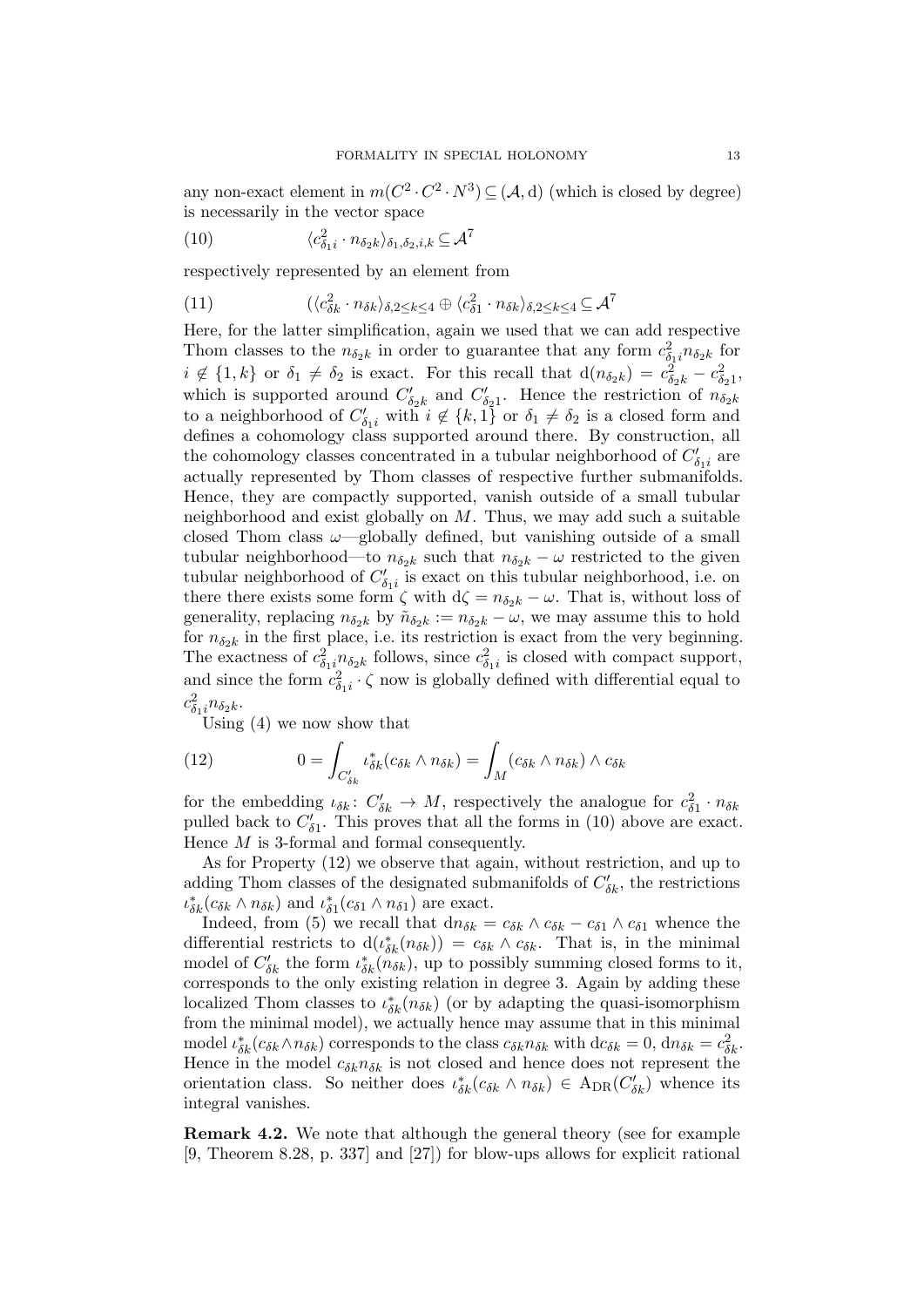models only in stable ranges (which in our case of a blow-up of a 3-dimensional submanifold begins in dimension 9) we managed to construct a rational model of M, which, due to formality clearly is given by its cohomology algebra. Hence, for example, it is a triviality to compute its rational homotopy groups (which clearly have exponential growth) in a certain range.

## Appendix A. Forms in degree 5 in the Joyce example

Here we have a closer look at the forms in degree 5. By the arguments presented above, this discussion is not necessary for the actual proof, it does provide however better insight into the structure of the manifolds and provides similar but slightly alternative arguments for the vanishing of Massey products in degree 5.

Using SAGEMATH 9.0 we compute a basis of the cohomology  $H^5(N^{\leq 3} \cdot$  $\Lambda V^{\leq 3}$ , d). This space is rather large. We may take the quotient by those forms in the kernel of  $m_5$ , i.e. those lying in the ideal generated by  $\langle n_s \rangle_s$ , as by construction of the minimal model as a quasi-isomorphism they are also exact in  $(\Lambda V, d)$ . This quotient still has dimension 76. A careful check, however, shows that they come in "two types"; we discuss two prototypical examples of each, namely

$$
c_{\alpha 1} \cdot n_1 - c_{\alpha 4} \cdot n_2 - c_{\alpha 2} \cdot n_{\alpha 4}
$$

and

$$
c_{\alpha 2} \cdot n_1 - c_{\alpha 4} \cdot n_3 + c_{\alpha 1} \cdot n_{\alpha 2} - c_{\alpha 1} \cdot n_{\alpha 4}
$$

with

$$
dn_1 = c_{\alpha 1} \cdot c_{\alpha 2}
$$

$$
dn_2 = c_{\alpha 1} \cdot c_{\alpha 3}
$$

$$
dn_3 = c_{\alpha 1} \cdot c_{\alpha 4}
$$

Clearly, [\(5\)](#page-10-0) implies that  $dn_{\delta k} = c_{\delta k} \cdot c_{\delta k} - c_{\delta 1} \cdot c_{\delta 1}$ .

In view of the quasi-isomorphism  $m$  it suffices to show that the images under m of these classes

(13) 
$$
m(c_{\alpha 1} \cdot n_1 - c_{\alpha 4} \cdot n_2 - c_{\alpha 2} \cdot n_{\alpha 4}) = -c_{\alpha 2} \cdot n_{\alpha 4}
$$

and

<span id="page-13-0"></span>(14) 
$$
m(c_{\alpha 2} \cdot n_1 - c_{\alpha 4} \cdot n_3 + c_{\alpha 1} \cdot n_{\alpha 2} - c_{\alpha 1} \cdot n_{\alpha 4}) = c_{\alpha 1} \cdot n_{\alpha 2} - c_{\alpha 1} \cdot n_{\alpha 4}
$$

are exact in  $(A, d)$ . (By construction, this is equivalent to the exactness of the forms themselves in  $(\Lambda V, d)$ .)

As for  $-c_{\alpha 2} \cdot n_{\alpha 4}$  this can be seen as follows. Recall that  $dn_{\alpha 4} = c_{\alpha 1}^2 - c_{\alpha 4}^2$ . We have that up to duality  $c_{\alpha 1}$  is represented by  $C'_{\alpha 1} = C_{\alpha 1} \times T_{\alpha 1}$  and  $c_{\alpha 4}$  by  $C'_{\alpha 4} = C_{\alpha 4} \times T_{\alpha 4}$ . Hence  $c_{\alpha 1}^2 - c_{\alpha 4}^2$  is supported in a tubular neighborhood of  $C_{\alpha 1} \times T_{\alpha 1} \cup C_{\alpha 4} \times T_{\alpha 4}$ .

Hence, since  $dn_{\alpha 4}$  encodes the relation  $c_{\alpha 1}^2 - c_{\alpha 4}^2$ , we have that  $dn_{\alpha 4}$ restricted to a tubular neighborhood of  $C_{\alpha 2} \times T_{\alpha 2}$  vanishes. Thus, the restriction of  $n_{\alpha 4}$  is a closed form and defines a cohomology class supported around  $C_{\alpha 2} \times T_{\alpha 2}$ . By construction, all the cohomology classes concentrated in a tubular neighborhood of  $C_{\alpha 2} \times T_{\alpha 2}$  are actually represented by Thom classes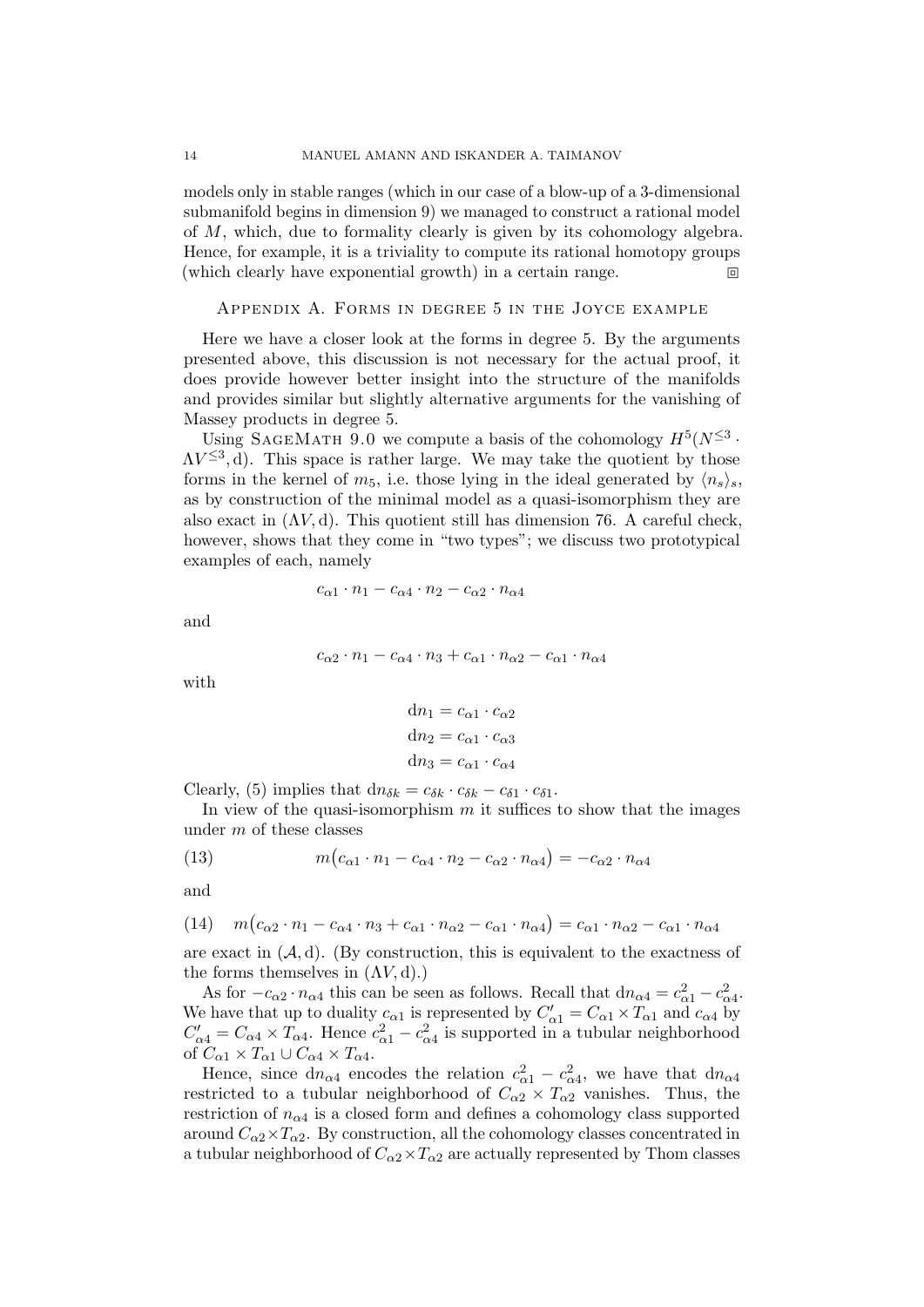of respective further submanifolds. Hence, they are compactly supported, vanish outside of a small tubular neighborhood and exist globally on M. Thus, we may add such a suitable closed Thom class  $\omega$  -globally defined, but vanishing outside of a small tubular neighborhood—to  $n_{\alpha 4}$  such that  $n_{\alpha4} - \omega$  restricted to the given tubular neighborhood of  $C_{\alpha2} \times T_{\alpha2}$  is exact on this tubular neighborhood, i.e. on there there exists some form  $\zeta$  with  $d\zeta = n_{\alpha 4} - \omega$ . That is, without restriction, replacing  $n_{\alpha 4}$  by  $n_{\alpha 4} - \omega$ , we may assume this to hold for  $n_{\alpha4}$  in the first place, i.e. its restriction is exact from the very beginning. Since  $c_{\alpha 2}$  is concentrated in a tubular neighborhood of  $C_{\alpha 2} \times T_{\alpha 2}$ , the form  $c_{\alpha 2} \cdot \zeta$  (now with  $d\zeta = n_{\alpha 4}$  without restriction) is globally defined and satisfies  $d(c_{\alpha 2} \cdot \zeta) = c_{\alpha 2} \cdot n_{\alpha 4}$ .

Assume now that the second form from [\(14\)](#page-13-0) is not exact. Due to the non-degeneracy of the duality pairing, for its induced cohomology class there is a dual class in  $H^2(M)$  such that their product is non-zero. By construction the chosen form is localised in a neighborhood around  $C'_{\alpha 1}$ . Since  $H^2(M) \cong$  $\langle c_{\delta i} \rangle_{\delta,i}$  and due to this localization (also being expressed in the relations  $[c_{\delta i}]^2 = [c_{\delta j}]^2$  and  $[c_{\delta_1 i_1}] \cdot [c_{\delta_2 i_2}] = 0$  for  $\delta_1 \neq \delta_2$  in cohomology—although we need to carefully set these two properties apart) we deduce that up to (non-trivial) real multiples the only form which multiplies cohomologically non-trivially in the depicted cases can and must be  $c_{\alpha 1}$ , i.e.

$$
[c_{\alpha 1}^2 \cdot (n_{\alpha 2} - n_{\alpha 4})] \neq 0
$$

In  $(\mathcal{A}, d)$  we compute, however, that

$$
d(-n_{\alpha 2} \cdot n_{\alpha 4}) = -(c_{\alpha 1}^2 - c_{\alpha 2}^2) \cdot n_{\alpha 4} + n_{\alpha 2} \cdot (c_{\alpha 1}^2 - c_{\alpha 4}^2)
$$
  
=  $-c_{\alpha 1}^2 \cdot (n_{\alpha 4} - n_{\alpha 2}) + (c_{\alpha 2}^2 \cdot n_{\alpha 4} - n_{\alpha 2} \cdot c_{\alpha 4}^2)$ 

As above, again we argue that, without restriction, the second summand  $(c_{\alpha 2}^2 \cdot n_{\alpha 4} - n_{\alpha 2} \cdot c_{\alpha 4}^2)$  is exact. For this we argue again that  $dn_{\alpha 4}$  differentiates to 0 on a tubular neighborhood of  $C_{\alpha 2} \times T_{\alpha 2}$ , and can be assumed to be exact on there, which then globalizes again to the exactness of  $c_{\alpha 2}^2 n_{\alpha 4}$ . The analog holds for  $c_{\alpha 4}^2 n_{\alpha 2}$ . This then shows the exactness of  $-c_{\alpha 1}^2 \cdot (n_{\alpha 4} - n_{\alpha 2})$ .

This contradicts the original assumption that the class  $[c_{\alpha 1} \cdot n_{\alpha 2} - c_{\alpha 1} \cdot n_{\alpha 4}] \in$  $H(\mathcal{A}, d)$  was not exact. As a consequence all closed forms in  $N^{\leq 3} \cdot \Lambda V^{\leq 3}$  in degree 5 are exact. We made this more rigorous for all potential forms in Section [4.3.2.](#page-11-1)

#### **REFERENCES**

- <span id="page-14-3"></span>[1] M. Amann and V. Kapovitch. On fibrations with formal elliptic fibers. Adv. Math., 231:2048–2068, 2012.
- <span id="page-14-0"></span>[2] I.K. Babenko and I.A. Taimanov. On the existence of nonformal simply connected symplectic manifolds. Russian Math. Surveys, 53:1082–1083, 1998.
- <span id="page-14-1"></span>[3] I.K. Babenko and I.A. Taimanov. On nonformal simply connected symplectic manifolds. Siberian Math. J., 41:204–217, 2000.
- <span id="page-14-5"></span>[4] R. Bott and L. W. Tu. Differential forms in algebraic topology, volume 82 of Graduate Texts in Mathematics. Springer-Verlag, New York-Berlin, 1982.
- <span id="page-14-2"></span>[5] J.-B. Butruille. Classification des variétés approximativement kähleriennes homogènes. Ann. Global Anal. Geom., 27:201–225, 2005.
- <span id="page-14-4"></span>[6] A. Corti, M. Haskins, J. Nordström and T. Pacini.  $G_2$ -manifolds and associative submanifolds via semi-Fano 3-folds. Duke Math. J., 164:1971–2092, 2015.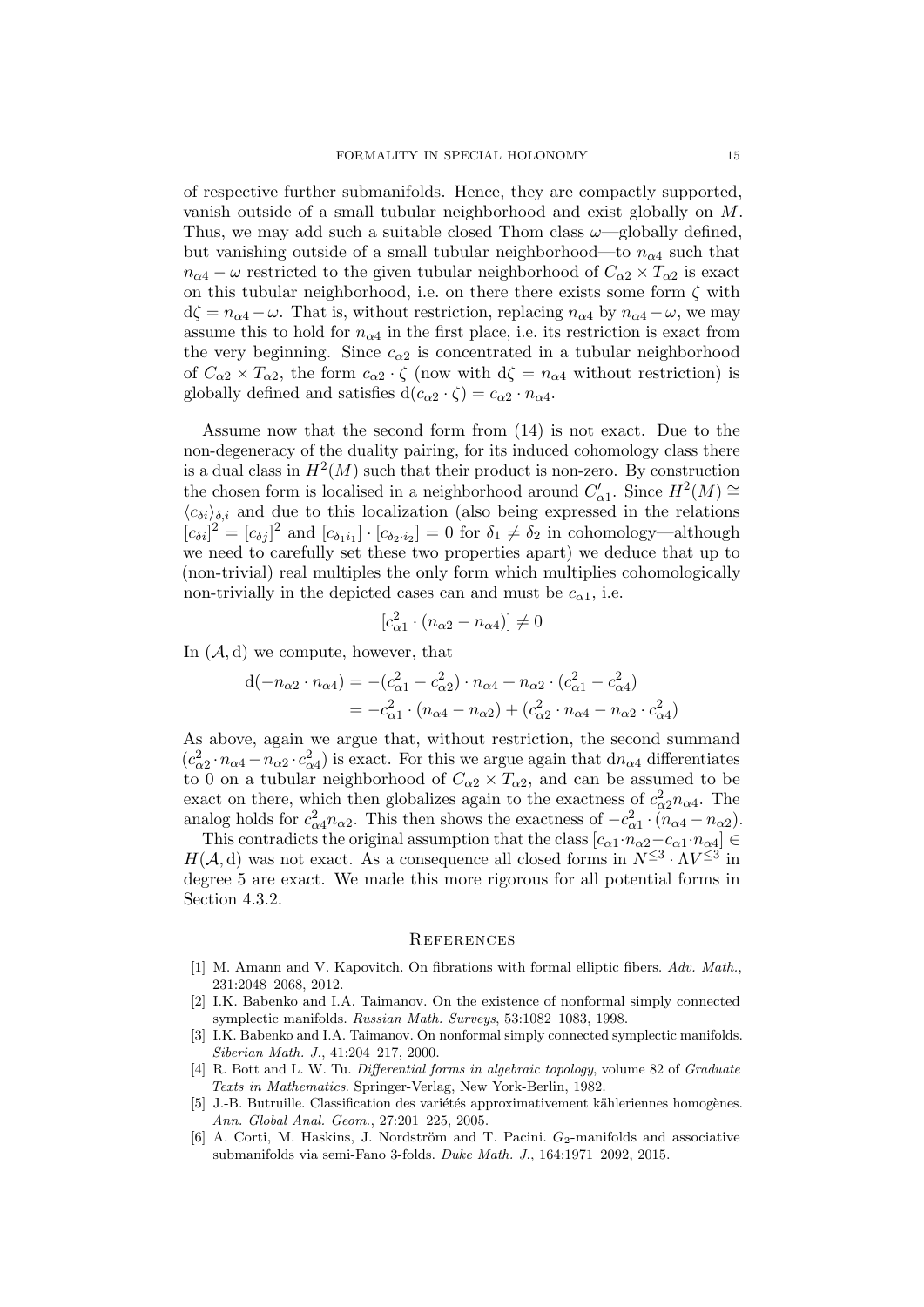- <span id="page-15-7"></span>[7] P. Deligne, P. Griffiths, J. Morgan and J. Sullivan. Real homotopy theory of Kähler manifolds. Invent. Math., 29:245–274, 1975.
- <span id="page-15-1"></span>[8] Y. Félix, S. Halperin, and J.-C. Thomas. Rational homotopy theory, volume 205 of Graduate Texts in Mathematics. Springer-Verlag, New York, 2001.
- <span id="page-15-2"></span>[9] Y. Félix, J. Oprea, and D. Tanré. Algebraic models in geometry, volume 17 of Oxford Graduate Texts in Mathematics. Oxford University Press, Oxford, 2008.
- <span id="page-15-24"></span>[10] I.V. Fedorov. On the rational cohomology ring of a certain  $G_2$ -manifold. Siberian Elec. Math. Reports, 15:1605–1620, 2018.
- <span id="page-15-25"></span>[11] M. Fernández and V. Muñoz. Formality of Donaldson submanifolds. Math. Z., 250(1):149–175, 2005.
- <span id="page-15-9"></span>[12] M. Fernández and V. Muñoz. An 8-dimensional nonformal, simply connected, symplectic manifold. Ann. Math., 167:1045–1054, 2008.
- <span id="page-15-23"></span>[13] M. Glezerman and L. Pontryagin. Intersections in manifolds, volume 50 of Amer. Math. Soc. Translations. AMS, 1951.
- <span id="page-15-6"></span>[14] O. Goertsches and S. Hagh Shenas Noshari. Equivariant formality of isotropy actions on homogeneous spaces defined by Lie group automorphisms. J. Pure Appl. Algebra, 220(5):2017–2028, 2016.
- <span id="page-15-10"></span>[15] A. Gray. Nearly Kähler manifolds. *J. Diff. Geom.*, 4:283-309, 1970.
- <span id="page-15-8"></span>[16] A. Gray and L.M. Hervella. The sixteen classes of almost Hermitian manifolds and their linear invariants. Annali di Matematica Pura ed Applicata, 123:35–58, 1980.
- <span id="page-15-3"></span>[17] S. Halperin and J. Stasheff. Obstructions to homotopy equivalences. Adv. in Math., 32(3):233–279, 1979.
- <span id="page-15-16"></span>[18] D. Joyce. Compact Riemannian 7-manifolds with holonomy  $G_2$ . I. J. Diff. Geom., 43:291–328, 1996.
- <span id="page-15-17"></span>[19] D. Joyce. Compact Riemannian 7-manifolds with holonomy  $G_2$ . II. J. Diff. Geom., 43:329–375, 1996.
- <span id="page-15-18"></span>[20] D. Joyce. Compact 8-manifolds with holonomy Spin(7). Invent. Math., 123:507–552, 1996.
- <span id="page-15-19"></span>[21] D. Joyce. A new construction of compact 8-manifolds with holonomy Spin(7). J. Diff. Geom., 53:89–130, 1999.
- <span id="page-15-22"></span>[22] D. Joyce and S. Karigiannis. A new construction of compact torsion-free  $G_2$ -manifolds by gluing families of Eguchi–Hanson spaces. arXiv:1707.09325.
- <span id="page-15-11"></span>[23] V.F. Kirichenko. K-spaces of maximal rank. Math. Notes, 22:751–757, 1977.
- <span id="page-15-5"></span>[24] D. Kotschick and S. Terzic. On formality of generalised symmetric spaces. Math. Proc. of the Cambridge Phil. Soc., 134:491–505, 2003.
- <span id="page-15-20"></span>[25] A. Kovalev. Twisted connected sums and special Riemannian holonomy. J. Reine Angew. Math., 565:125–160, 2003
- <span id="page-15-21"></span>[26] A. Kovalev and Nam-Hoon Lee. K3 surfaces with non-symplectic involution and compact irreducible  $G_2$ -manifolds. Math. Proc. Cambridge Philos. Soc., 151:193-218, 2011.
- <span id="page-15-26"></span>[27] P. Lambrechts and D. Stanley. Algebraic models of Poincaré embeddings. Algebr. Geom. Topol., 5:135–182, 2005.
- <span id="page-15-13"></span>[28] P.A. Nagy. Nearly Kähler geometry and Riemannian foliations. Asian J. Math., 6:481–504, 2002.
- <span id="page-15-12"></span>[29] P.-A. Nagy. On nearly–Kähler geometry. Ann. Global Anal. Geom., 22:167-178, 2002.
- <span id="page-15-14"></span>[30] J. Neisendorfer and T. Miller. Formal and coformal spaces. Illinois J. Math., 22:565-580, 1978.
- <span id="page-15-15"></span>[31] S. Salamon. Quaternionic Kähler manifolds. Invent. Math., 67(1):143-171, 1982.
- <span id="page-15-4"></span>[32] Z. Stepien. On formality of a class of compact homogeneous spaces. Geom. Dedicata, 93:37–45, 2002.
- <span id="page-15-0"></span>[33] I. A. Taimanov. The generalized Kummer construction and cohomology rings of G2-manifolds. Sb. Math, 209(12):1803–1811, 2018.